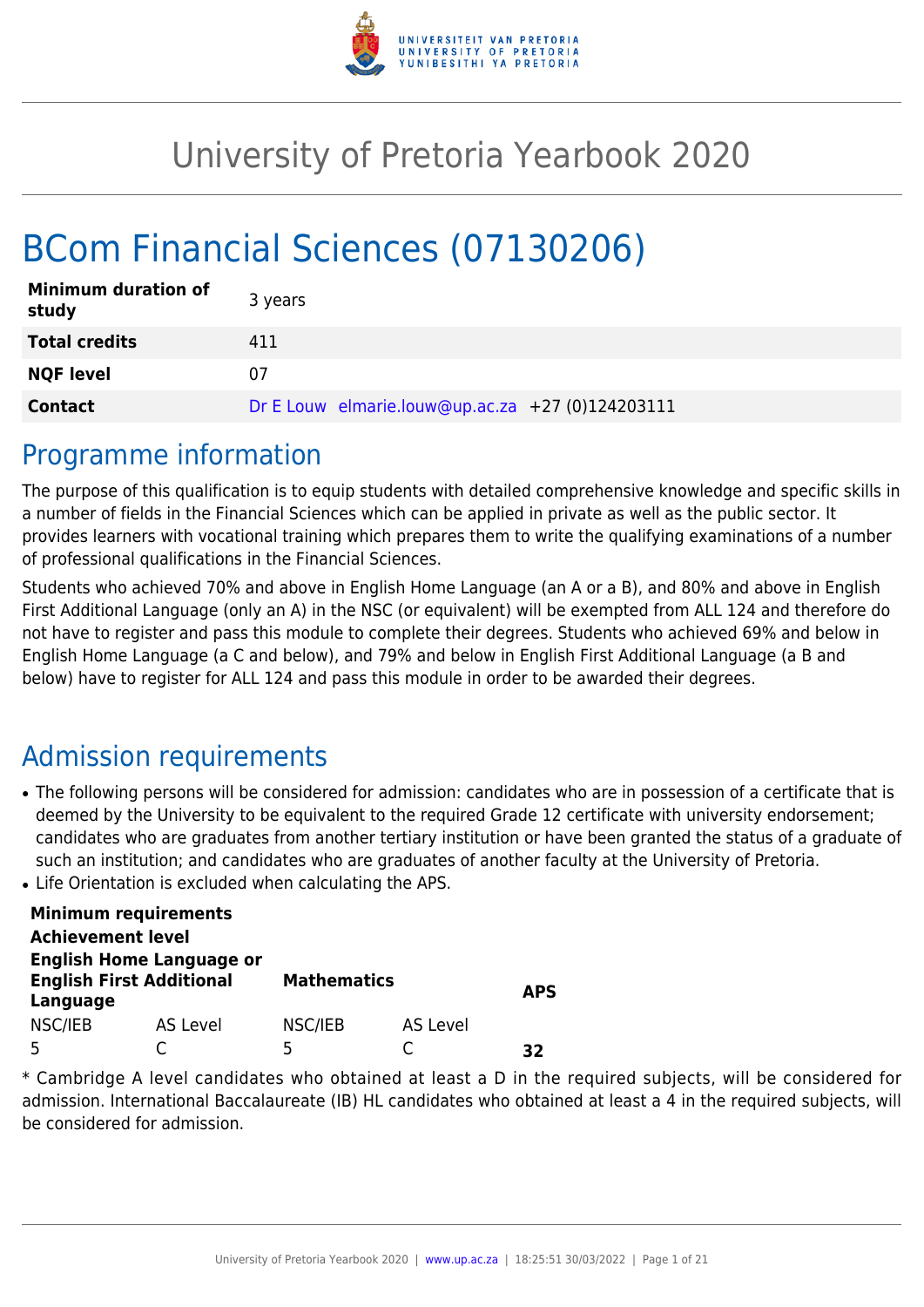

## Additional requirements

- a. General Regulations G.1 to G.15 (with the exception of Regulation G.11.2(c)) apply to a bachelor's degree.
- b. A student may not take more than the prescribed number of modules per semester unless the Dean decides otherwise.
- c. A student may take a module not listed as an elective module only if the prior approval of the Dean has been obtained.
- d. A student who is in possession of a bachelor's degree may not present any modules passed for that degree for another field of specialisation or degree in this Faculty. (See General Regulations G.8 and G.9)
- e. A module already passed may only be repeated with the approval of the Dean.
- f. A module passed may not be taken into account for more than one degree or field of specialisation.
- g. It remains the student's responsibility to ascertain, prior to registration, whether all the modules he/she intends taking can be accommodated in the class, test and examination timetables.
- h. The Faculty of Economic and Management Sciences supports an outcomes-based education system and places a high premium on the development of specific academic competences. Class attendance in all modules and for the full duration of all programmes is therefore compulsory for all students.
- i. The Dean has the right of authorisation regarding matters not provided for in the General Regulations or the Faculty Regulations.

## Other programme-specific information

## **Note**:

- Please refer to the individual modules for prerequisites.
- At 300-level, any three of the following must be taken as majors: Financial accounting (FRK), Financial management (FBS), Internal auditing (IAU) (IOK) or Taxation (BEL).
- Financial management 210 and 220 are required to take Financial management as a major in the third year. Financial management as a major is a prerequisite to apply for admission to the BComHons (Financial Management Sciences) degree.
- Internal auditing as a major is a prerequisite to apply for admission to the BComHons (Internal Auditing) degree.

## **Specialisation modules**: FBS 310, 320, FRK 311, 321, IAU 300, IOK 311, 321, BEL 300

"Major subject"

To be considered a "major subject" the equivalent of four 14-week modules, including two at 300-level, must be passed provided that:

- a module passed at 300-level shall only be recognised for degree purposes if the corresponding prescribed module(s) at 200-level has/have been passed, unless the Dean decides otherwise;
- the following modules which are offered at 300-level only, are also considered "major subjects": Labour law 311 (ABR 311), Labour relations 320 (ABV 320), and International business management 359 and 369 (OBS 359 and 369); and
- only two 14-week modules, or the equivalent thereof, that are not preceded by the 100- and 200-level modules, may be taken for degree purposes. In other words, at least four 14-week modules must be taken at 300-level that are preceded by the 100- and 200-level, except for modules offered on 200- and 300-level only.

It is thus the responsibility of students to ensure before registration, that their curricula comply with all the requirements of the applicable regulations.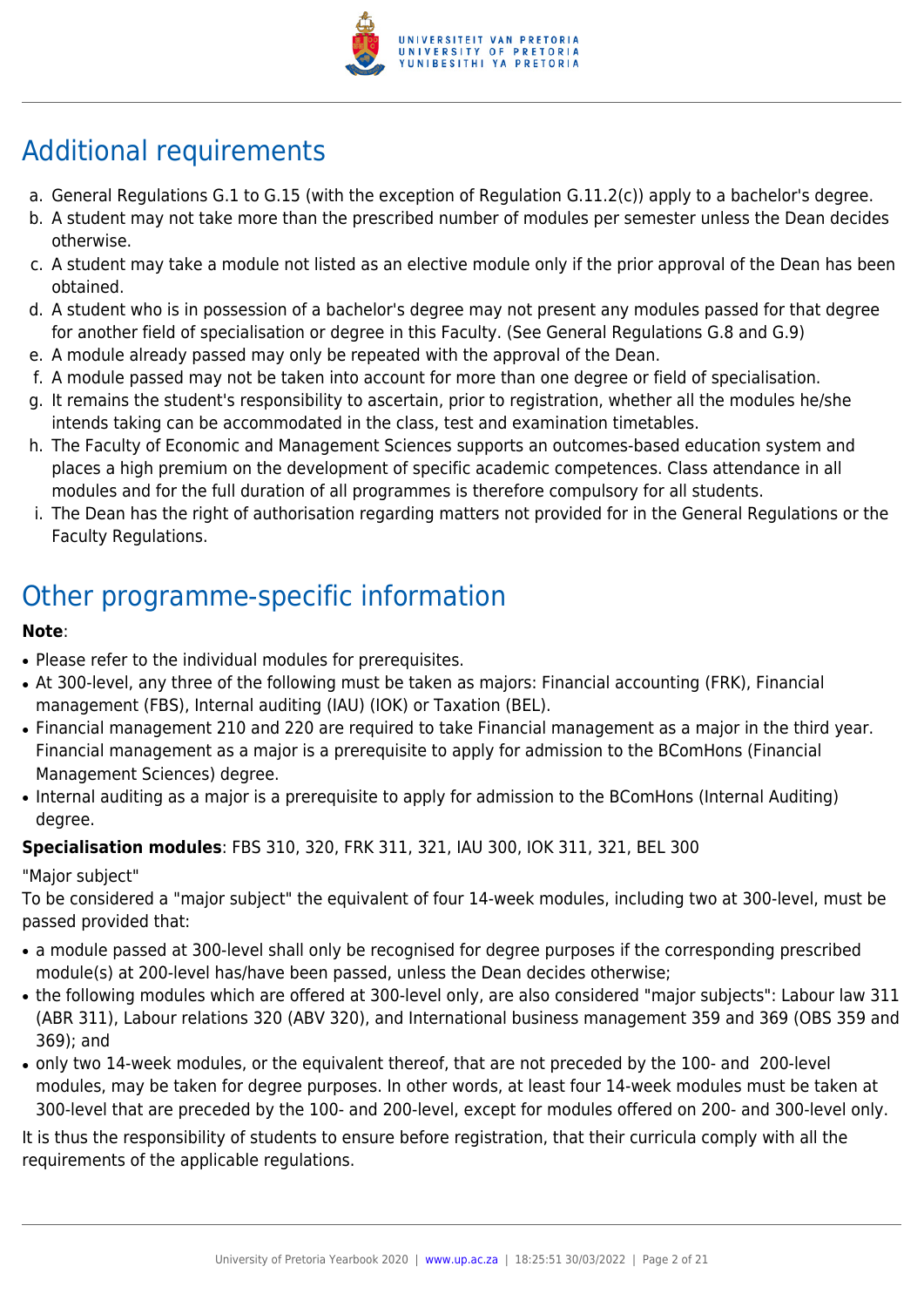

## Promotion to next study year

According to General Regulation G.3 students have to comply with certain requirements as set by the Faculty Board.

- a. A student must pass at least 4 core semester or 2 core year modules to be admitted to the subsequent year of study.
- b. If a student has passed less than the required minimum of 4 core semester or 2 core year modules, he/she will not be readmitted to the Faculty of Economic and Management Sciences. Such a student may apply in writing to the Faculty's Admissions Committee to be readmitted conditionally – with the proviso that the Admissions Committee may set further conditions with regards to the student's academic progress. The Faculty's Admissions Committee may deny a student's application for readmission.
- c. If a student has been readmitted conditionally, his/her academic progress will be monitored after the first semester examinations to determine whether he/she has complied with the requirements set by the Admissions Committee. If not, his/her studies will be suspended.
- d. A student whose studies have been suspended because of his/her poor academic performance has the right to appeal against the decision of the Faculty's Admissions Committee.
- e. A student may be refused promotion to a subsequent year of study if the prescribed tuition fees are not paid.
- f. A student may be refused admission to the examination, or promotion to a subsequent year of study or promotion in a module (if applicable) if he/ she fails to fulfil the attendance requirements. Class attendance in all modules and for the full duration of all programmes is compulsory for all students.

## Pass with distinction

- a. A degree may be awarded with distinction provided the candidate meets the following criteria:
- i. Completes the degree within three years;
- ii. Obtains a Cumulative Grade Point Average (CGPA) of 75%;
- iii. Repeated passed modules will not be considered. The initial pass mark of module will be used when calculating the GPA.
- b. A degree will only be awarded with distinction to transferees from other degrees in the Faculty of Economic and Management Sciences, other faculties and from other universities who still complete their bachelor degrees within three years (including the years registered for the other degree and credits transferred and recognised).
- c. The GPA will be not be rounded up to a whole number.
- d. Exceptional cases will be considered by the Dean.

## General information

## **Minimum requirements for bachelor's degrees; semester and year modules; new regulations**

- 1. Students who commenced their studies before 2015 must complete the programme in terms of the curriculum of the year in which they commenced their studies, or in terms of the curriculum of the year in which they switched to their current field of specialisation. Students who prefer to do so may, however, apply to change over to the latest curriculum, but then they should comply with all the requirements thereof and they may not revert to the regulations of an earlier year.
- 2. Students who are registering for a degree programme for the first time from 2015 onward must take the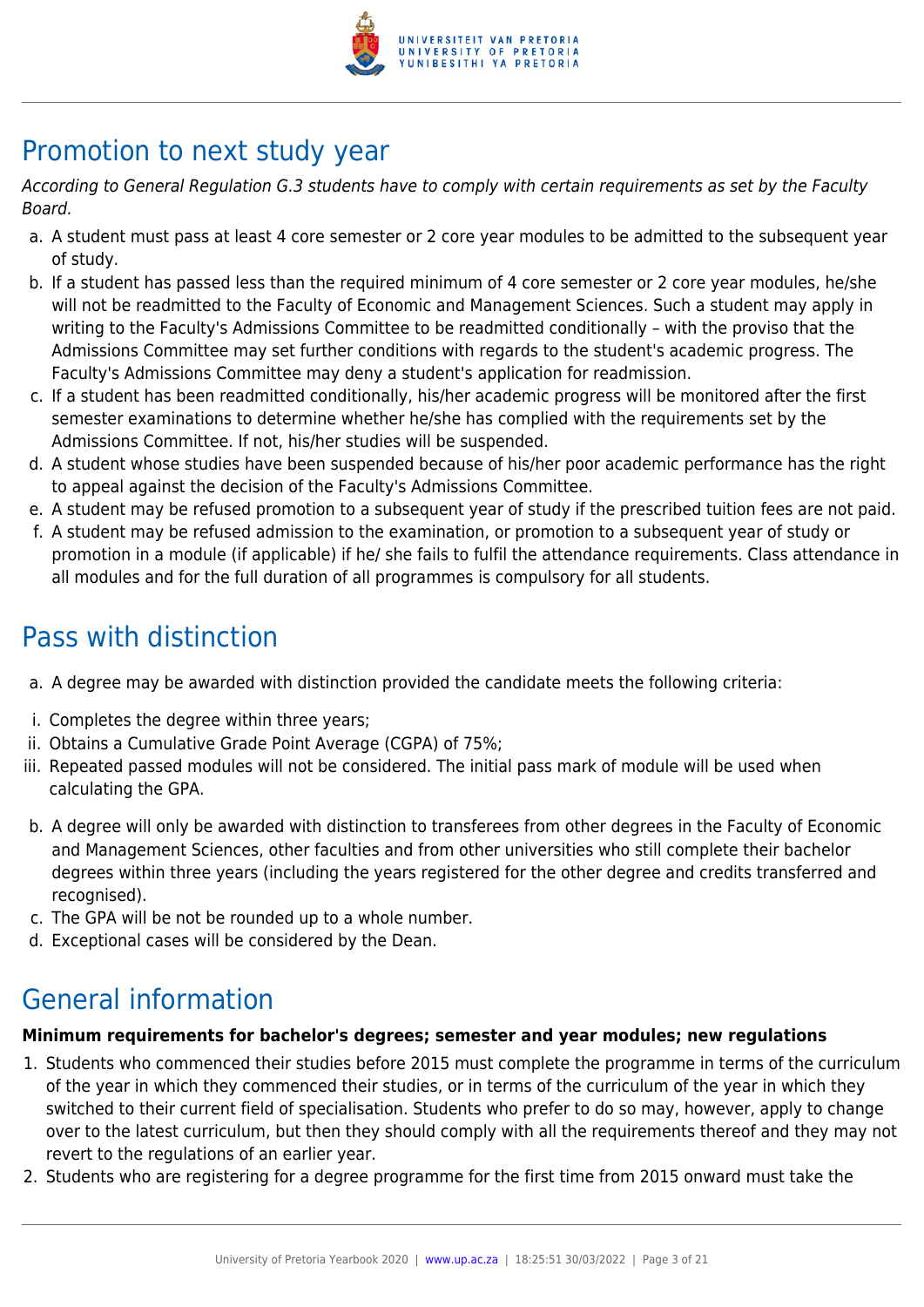

modules indicated under the particular field of specialisation.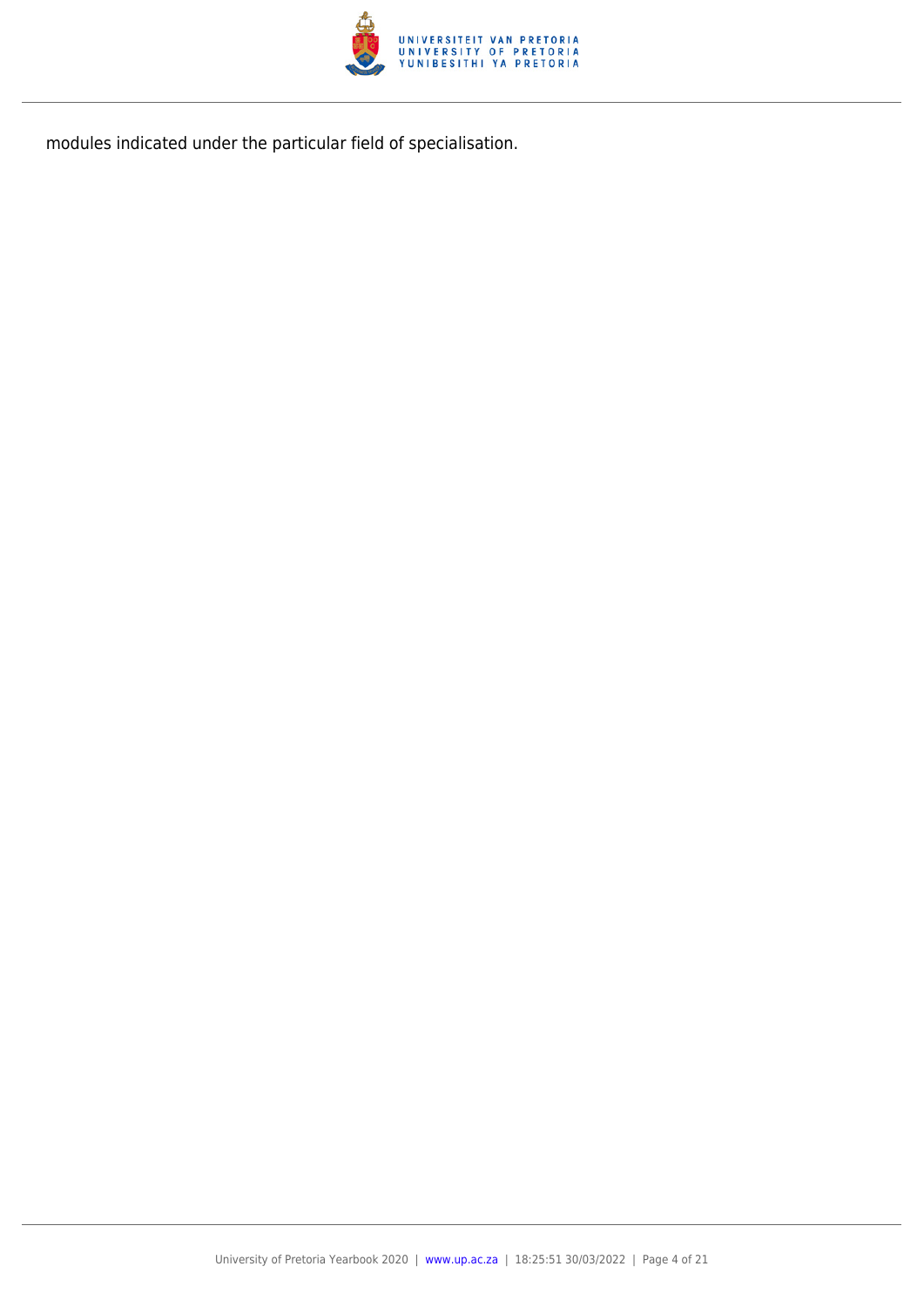

## Curriculum: Year 1

**Minimum credits: 113**

## **Fundamental modules**

## **Academic information management 111 (AIM 111)**

| <b>Module credits</b>         | 4.00                                                                                                                                                                                                                                                                                                                                 |
|-------------------------------|--------------------------------------------------------------------------------------------------------------------------------------------------------------------------------------------------------------------------------------------------------------------------------------------------------------------------------------|
| Service modules               | Faculty of Engineering, Built Environment and Information Technology<br><b>Faculty of Education</b><br><b>Faculty of Economic and Management Sciences</b><br><b>Faculty of Humanities</b><br>Faculty of Law<br><b>Faculty of Health Sciences</b><br>Faculty of Natural and Agricultural Sciences<br>Faculty of Theology and Religion |
| <b>Prerequisites</b>          | No prerequisites.                                                                                                                                                                                                                                                                                                                    |
| <b>Contact time</b>           | 2 lectures per week                                                                                                                                                                                                                                                                                                                  |
| Language of tuition           | Module is presented in English                                                                                                                                                                                                                                                                                                       |
| <b>Department</b>             | <b>Information Science</b>                                                                                                                                                                                                                                                                                                           |
| <b>Period of presentation</b> | Semester 1                                                                                                                                                                                                                                                                                                                           |

#### **Module content**

Find, evaluate, process, manage and present information resources for academic purposes using appropriate technology.

## **Academic information management 121 (AIM 121)**

| <b>Module credits</b>         | 4.00                                                                                                                                                                                                                                                                                                                                                                  |
|-------------------------------|-----------------------------------------------------------------------------------------------------------------------------------------------------------------------------------------------------------------------------------------------------------------------------------------------------------------------------------------------------------------------|
| Service modules               | Faculty of Engineering, Built Environment and Information Technology<br><b>Faculty of Education</b><br>Faculty of Economic and Management Sciences<br><b>Faculty of Humanities</b><br>Faculty of Law<br><b>Faculty of Health Sciences</b><br>Faculty of Natural and Agricultural Sciences<br>Faculty of Theology and Religion<br><b>Faculty of Veterinary Science</b> |
| <b>Prerequisites</b>          | No prerequisites.                                                                                                                                                                                                                                                                                                                                                     |
| <b>Contact time</b>           | 2 lectures per week                                                                                                                                                                                                                                                                                                                                                   |
| <b>Language of tuition</b>    | Module is presented in English                                                                                                                                                                                                                                                                                                                                        |
| <b>Department</b>             | <b>Informatics</b>                                                                                                                                                                                                                                                                                                                                                    |
| <b>Period of presentation</b> | Semester 2                                                                                                                                                                                                                                                                                                                                                            |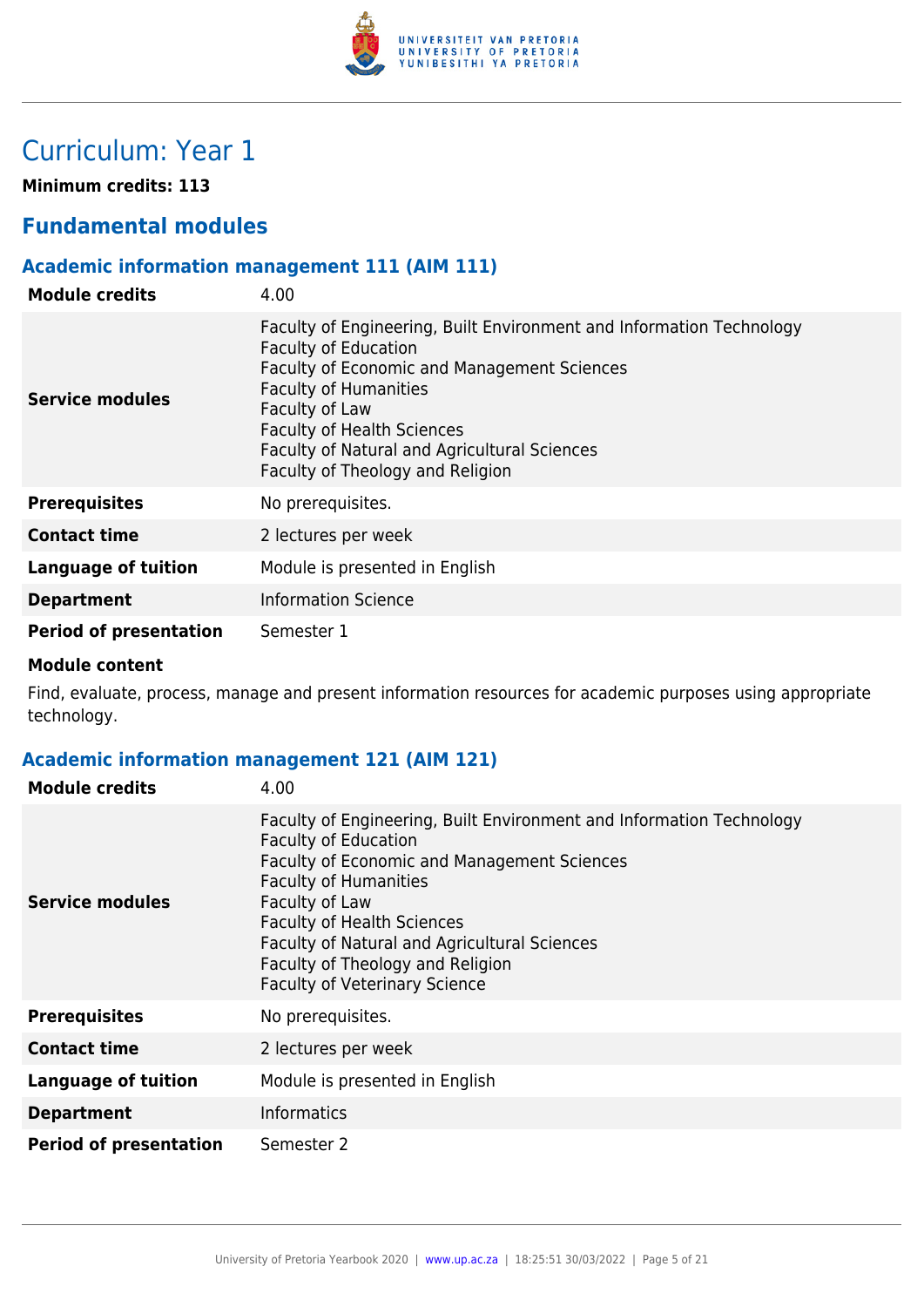

Apply effective search strategies in different technological environments. Demonstrate the ethical and fair use of information resources. Integrate 21st-century communications into the management of academic information.

## **Academic literacy for Economic and Management Sciences 124 (ALL 124)**

| <b>Module credits</b>         | 6.00                                               |
|-------------------------------|----------------------------------------------------|
| <b>Service modules</b>        | <b>Faculty of Economic and Management Sciences</b> |
| <b>Prerequisites</b>          | No prerequisites.                                  |
| <b>Contact time</b>           | 2 lectures per week                                |
| <b>Language of tuition</b>    | Module is presented in English                     |
| <b>Department</b>             | Unit for Academic Literacy                         |
| <b>Period of presentation</b> | Semester 1 and Semester 2                          |

## **Module content**

This module is intended to equip students with the competence in reading and writing required in the four high impact modules: Business Management, Financial Accounting, Statistics and Economics. Students will also be equipped to interpret and draw figures and graphs and to do computations and manage relevant formulas. Students attend two lectures per week during semester two.

This module is offered by the Faculty of Humanities.

## **Academic orientation 107 (UPO 107)**

| <b>Module credits</b>         | 0.00                                          |
|-------------------------------|-----------------------------------------------|
| Language of tuition           | Module is presented in English                |
| <b>Department</b>             | Economic and Management Sciences Deans Office |
| <b>Period of presentation</b> | Year                                          |

## **Core modules**

## **Economics 110 (EKN 110)**

| <b>Module credits</b>      | 10.00                                                                                                                                                                               |
|----------------------------|-------------------------------------------------------------------------------------------------------------------------------------------------------------------------------------|
| <b>Service modules</b>     | Faculty of Engineering, Built Environment and Information Technology<br><b>Faculty of Education</b><br><b>Faculty of Humanities</b><br>Faculty of Natural and Agricultural Sciences |
| <b>Prerequisites</b>       | No prerequisites.                                                                                                                                                                   |
| <b>Contact time</b>        | 1 discussion class per week, 2 lectures per week                                                                                                                                    |
| <b>Language of tuition</b> | Module is presented in English                                                                                                                                                      |
| <b>Department</b>          | Economics                                                                                                                                                                           |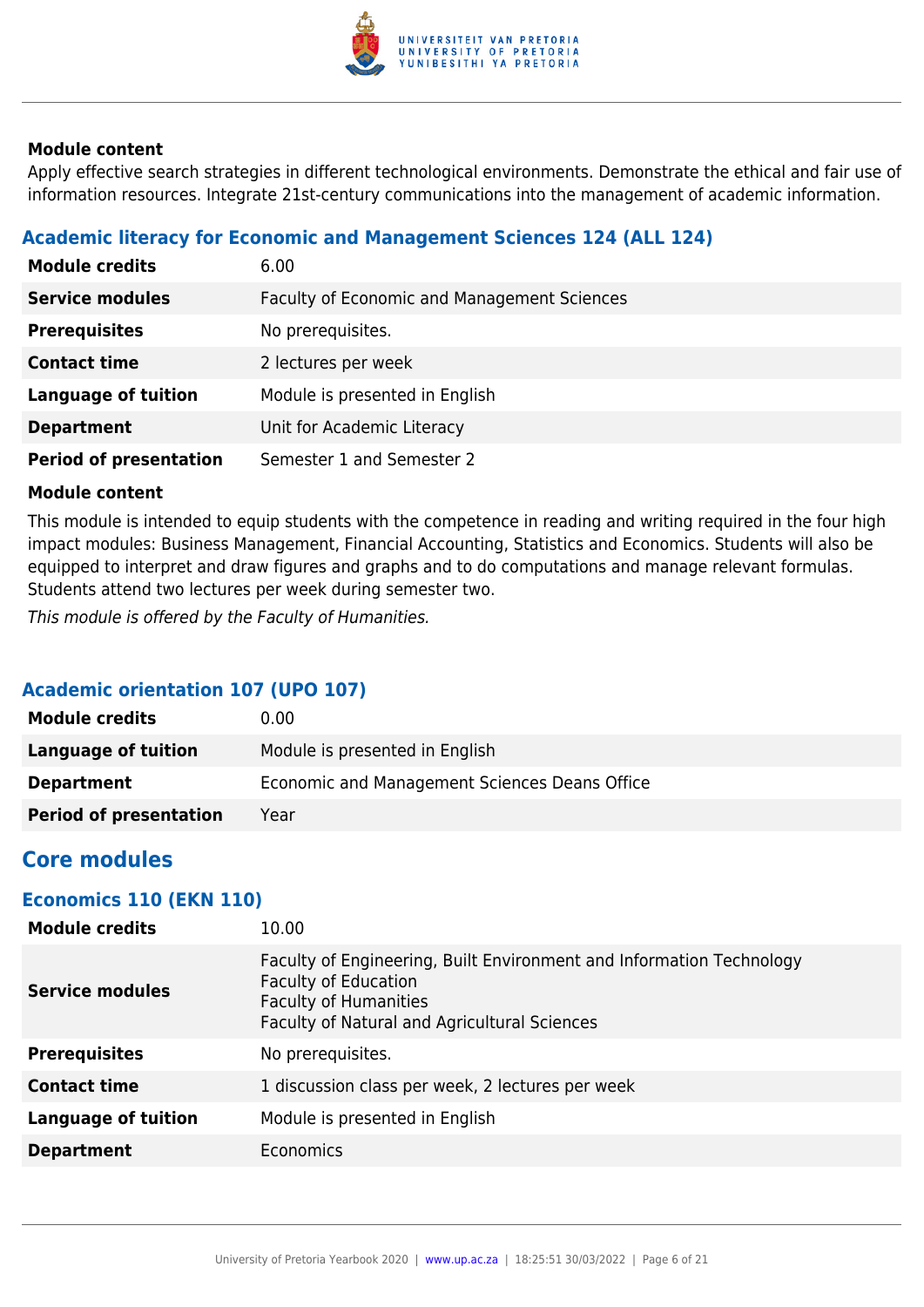

## **Period of presentation** Semester 1

## **Module content**

This module deals with the core principles of economics. A distinction between macroeconomics and microeconomics is made. A discussion of the market system and circular flow of goods, services and money is followed by a section dealing with microeconomic principles, including demand and supply analysis, consumer behaviour and utility maximisation, production and the costs thereof, and the different market models and firm behaviour. Labour market institutions and issues, wage determination, as well as income inequality and poverty are also addressed. A section of money, banking, interest rates and monetary policy concludes the course.

## **Economics 120 (EKN 120)**

| <b>Module credits</b>         | 10.00                                                                                                                                                                               |
|-------------------------------|-------------------------------------------------------------------------------------------------------------------------------------------------------------------------------------|
| <b>Service modules</b>        | Faculty of Engineering, Built Environment and Information Technology<br><b>Faculty of Education</b><br><b>Faculty of Humanities</b><br>Faculty of Natural and Agricultural Sciences |
| <b>Prerequisites</b>          | EKN 110 GS or EKN 113 GS and at least 4 (50-59%) in Mathematics in the Grade<br>12 examination or 60% in STK 113 and concurrently registered for STK 123                            |
| <b>Contact time</b>           | 1 discussion class per week, 2 lectures per week                                                                                                                                    |
| <b>Language of tuition</b>    | Module is presented in English                                                                                                                                                      |
| <b>Department</b>             | <b>Economics</b>                                                                                                                                                                    |
| <b>Period of presentation</b> | Semester 2                                                                                                                                                                          |

#### **Module content**

This module deals with the core principles of economics, especially macroeconomic measurement the private and public sectors of the South African economy receive attention, while basic macroeconomic relationships and the measurement of domestic output and national income are discussed. Aggregate demand and supply analysis stands core to this course which is also used to introduce students to the analysis of economic growth, unemployment and inflation. The microeconomics of government is addressed in a separate section, followed by a section on international economics, focusing on international trade, exchange rates and the balance of payments. The economics of developing countries and South Africa in the global economy conclude the course.

## **Financial accounting 111 (FRK 111)**

| <b>Module credits</b>      | 10.00                                                                                                                                                                        |
|----------------------------|------------------------------------------------------------------------------------------------------------------------------------------------------------------------------|
| <b>Service modules</b>     | Faculty of Engineering, Built Environment and Information Technology<br><b>Faculty of Education</b><br>Faculty of Law<br><b>Faculty of Natural and Agricultural Sciences</b> |
| <b>Prerequisites</b>       | No prerequisites.                                                                                                                                                            |
| <b>Contact time</b>        | 4 lectures per week                                                                                                                                                          |
| <b>Language of tuition</b> | Module is presented in English                                                                                                                                               |
| <b>Department</b>          | Accounting                                                                                                                                                                   |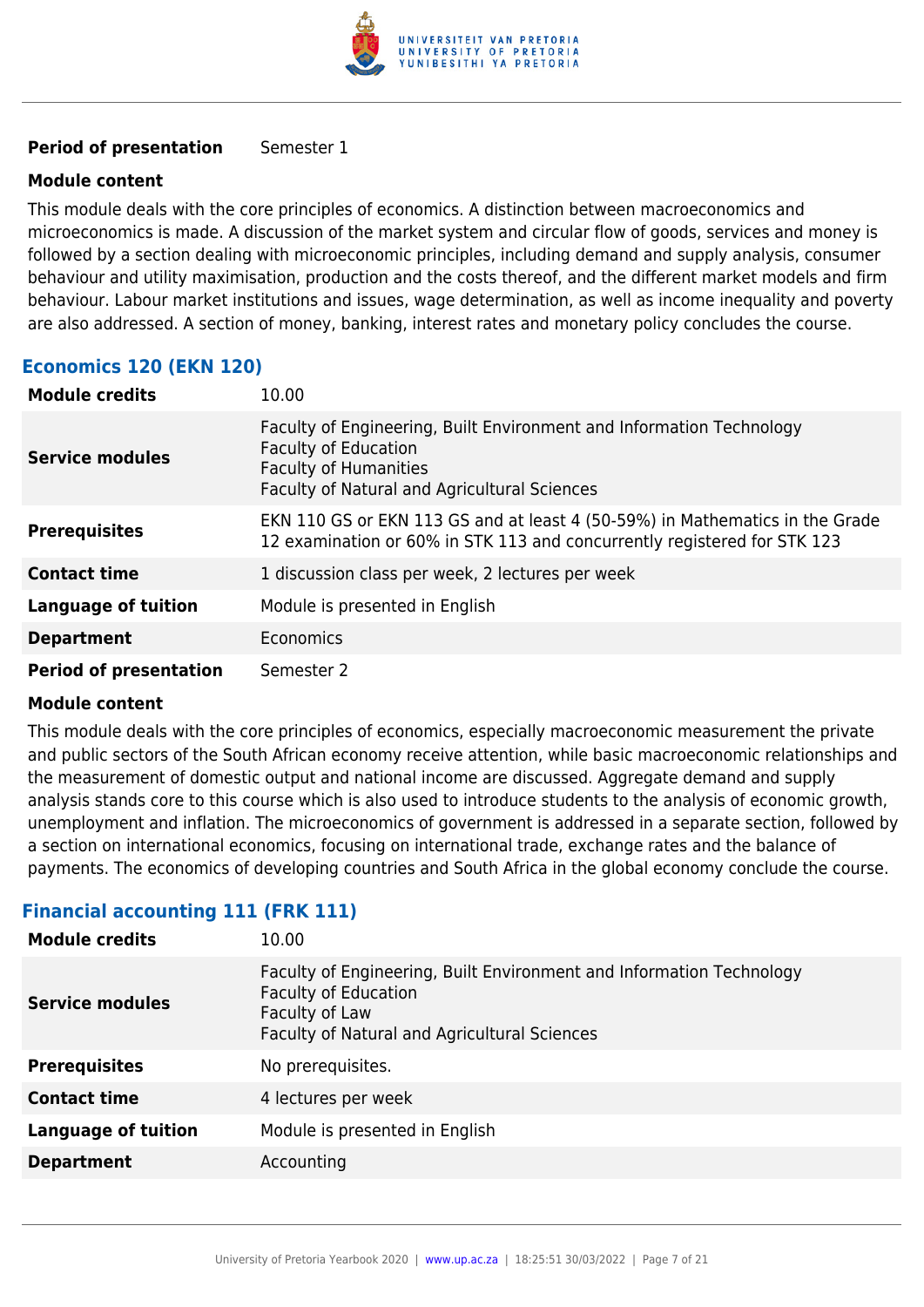

## **Period of presentation** Semester 1

## **Module content**

The nature and function of accounting; the development of accounting; financial position; financial result; the recording process; processing of accounting data; treatment of VAT; elementary income statement and balance sheet; flow of documents; accounting systems; introduction to internal control and internal control measures; bank reconciliations; control accounts; adjustments; financial statements of a sole proprietorship; the accounting framework.

## **Financial accounting 121 (FRK 121)**

| <b>Module credits</b>         | 12.00                                                                                                                                               |
|-------------------------------|-----------------------------------------------------------------------------------------------------------------------------------------------------|
| <b>Service modules</b>        | Faculty of Engineering, Built Environment and Information Technology<br><b>Faculty of Education</b><br>Faculty of Natural and Agricultural Sciences |
| <b>Prerequisites</b>          | <b>FRK 111 GS</b>                                                                                                                                   |
| <b>Contact time</b>           | 4 lectures per week                                                                                                                                 |
| <b>Language of tuition</b>    | Module is presented in English                                                                                                                      |
| <b>Department</b>             | Accounting                                                                                                                                          |
| <b>Period of presentation</b> | Semester 2                                                                                                                                          |

#### **Module content**

Property, plant and equipment; intangible assets; inventories; liabilities; presentation of financial statements; enterprises without profit motive; partnerships; companies; close corporations; cash flow statements; analysis and interpretation of financial statements.

## **Informatics 112 (INF 112)**

| <b>Module credits</b>         | 10.00                                                                                                                                    |
|-------------------------------|------------------------------------------------------------------------------------------------------------------------------------------|
| <b>Service modules</b>        | Faculty of Engineering, Built Environment and Information Technology<br><b>Faculty of Natural and Agricultural Sciences</b>              |
| <b>Prerequisites</b>          | A candidate must have passed Mathematics with at least 4 (50-59%) in the Grade<br>12 examination; or STK 113 60%, STK 123 60% or STK 110 |
| <b>Contact time</b>           | 2 lectures per week                                                                                                                      |
| <b>Language of tuition</b>    | Module is presented in English                                                                                                           |
| <b>Department</b>             | <b>Informatics</b>                                                                                                                       |
| <b>Period of presentation</b> | Semester 2                                                                                                                               |

#### **Module content**

Introduction to information systems, information systems in organisations, hardware: input, processing, output, software: systems and application software, organisation of data and information, telecommunications and networks, the Internet and Intranet. Transaction processing systems, management information systems, decision support systems, information systems in business and society, systems analysis, systems design, implementation, maintenance and revision.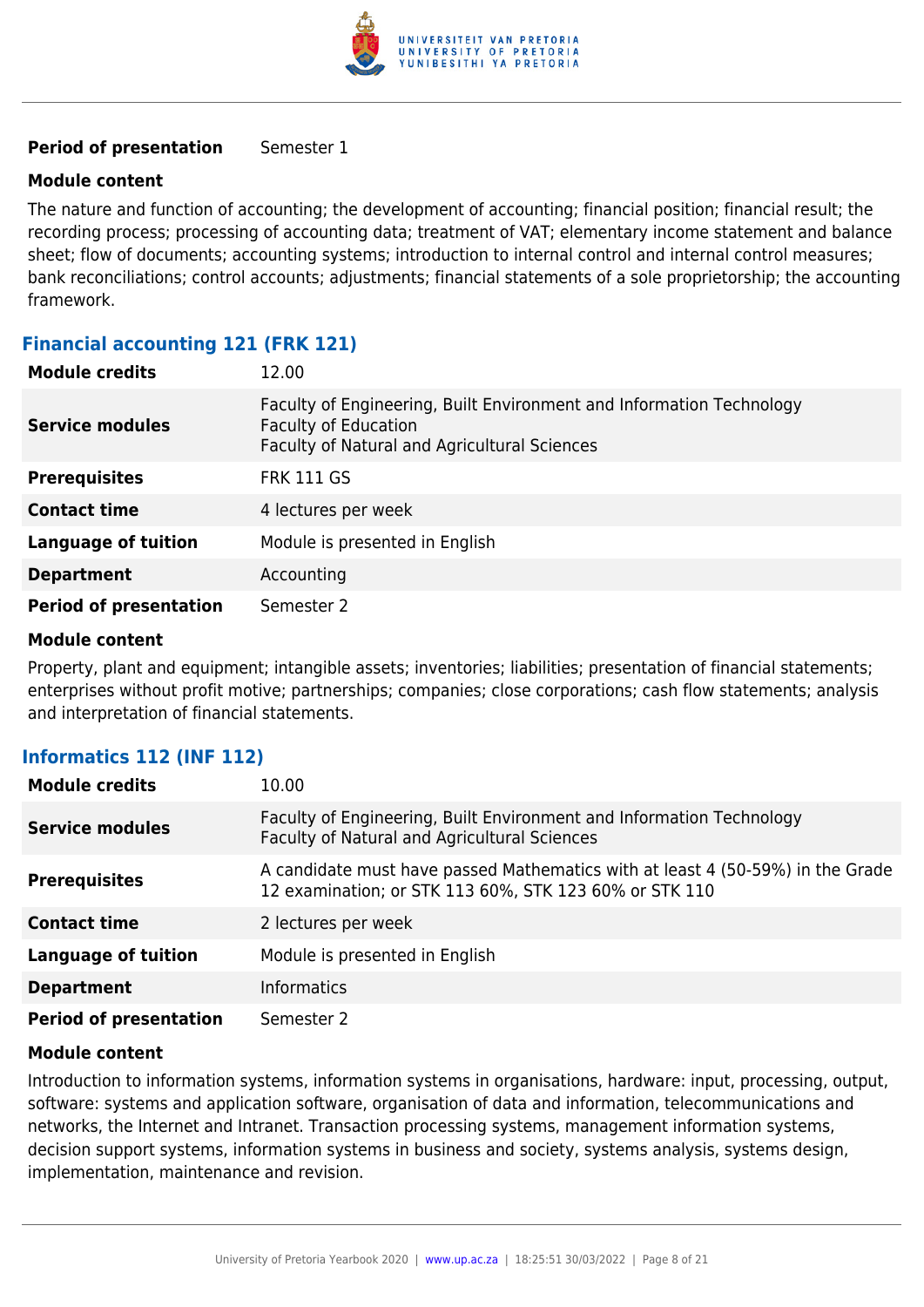

## **Informatics 183 (INF 183)**

| <b>Module credits</b>         | 3.00                           |
|-------------------------------|--------------------------------|
| <b>Prerequisites</b>          | No prerequisites.              |
| <b>Contact time</b>           | 1 practical per week           |
| <b>Language of tuition</b>    | Module is presented in English |
| <b>Department</b>             | <b>Informatics</b>             |
| <b>Period of presentation</b> | Year                           |
| <b>Module content</b>         |                                |

Computer processing of accounting information.

## **Business management 114 (OBS 114)**

| <b>Module credits</b>         | 10.00                                                                                                                                                                                      |
|-------------------------------|--------------------------------------------------------------------------------------------------------------------------------------------------------------------------------------------|
| <b>Service modules</b>        | Faculty of Engineering, Built Environment and Information Technology<br><b>Faculty of Education</b><br><b>Faculty of Humanities</b><br><b>Faculty of Natural and Agricultural Sciences</b> |
| <b>Prerequisites</b>          | May not be included in the same curriculum as OBS 155                                                                                                                                      |
| <b>Contact time</b>           | 3 lectures per week                                                                                                                                                                        |
| <b>Language of tuition</b>    | Module is presented in English                                                                                                                                                             |
| <b>Department</b>             | <b>Business Management</b>                                                                                                                                                                 |
| <b>Period of presentation</b> | Semester 1                                                                                                                                                                                 |

#### **Module content**

The entrepreneurial mind-set; managers and managing; values, attitudes, emotions, and culture: the manager as a person; ethics and social responsibility; decision making; leadership and responsible leadership; effective groups and teams; managing organizational structure and culture inclusive of the different functions of a generic organisation and how they interact (marketing; finance; operations; human resources and general management); contextualising Sustainable Development Goals (SDG) in each of the topics.

## **Business management 124 (OBS 124)**

| <b>Module credits</b>      | 10.00                                                                                                                                                                               |
|----------------------------|-------------------------------------------------------------------------------------------------------------------------------------------------------------------------------------|
| <b>Service modules</b>     | Faculty of Engineering, Built Environment and Information Technology<br><b>Faculty of Education</b><br><b>Faculty of Humanities</b><br>Faculty of Natural and Agricultural Sciences |
| <b>Prerequisites</b>       | Admission to the examination in OBS 114                                                                                                                                             |
| <b>Contact time</b>        | 3 lectures per week                                                                                                                                                                 |
| <b>Language of tuition</b> | Module is presented in English                                                                                                                                                      |
| <b>Department</b>          | <b>Business Management</b>                                                                                                                                                          |
|                            |                                                                                                                                                                                     |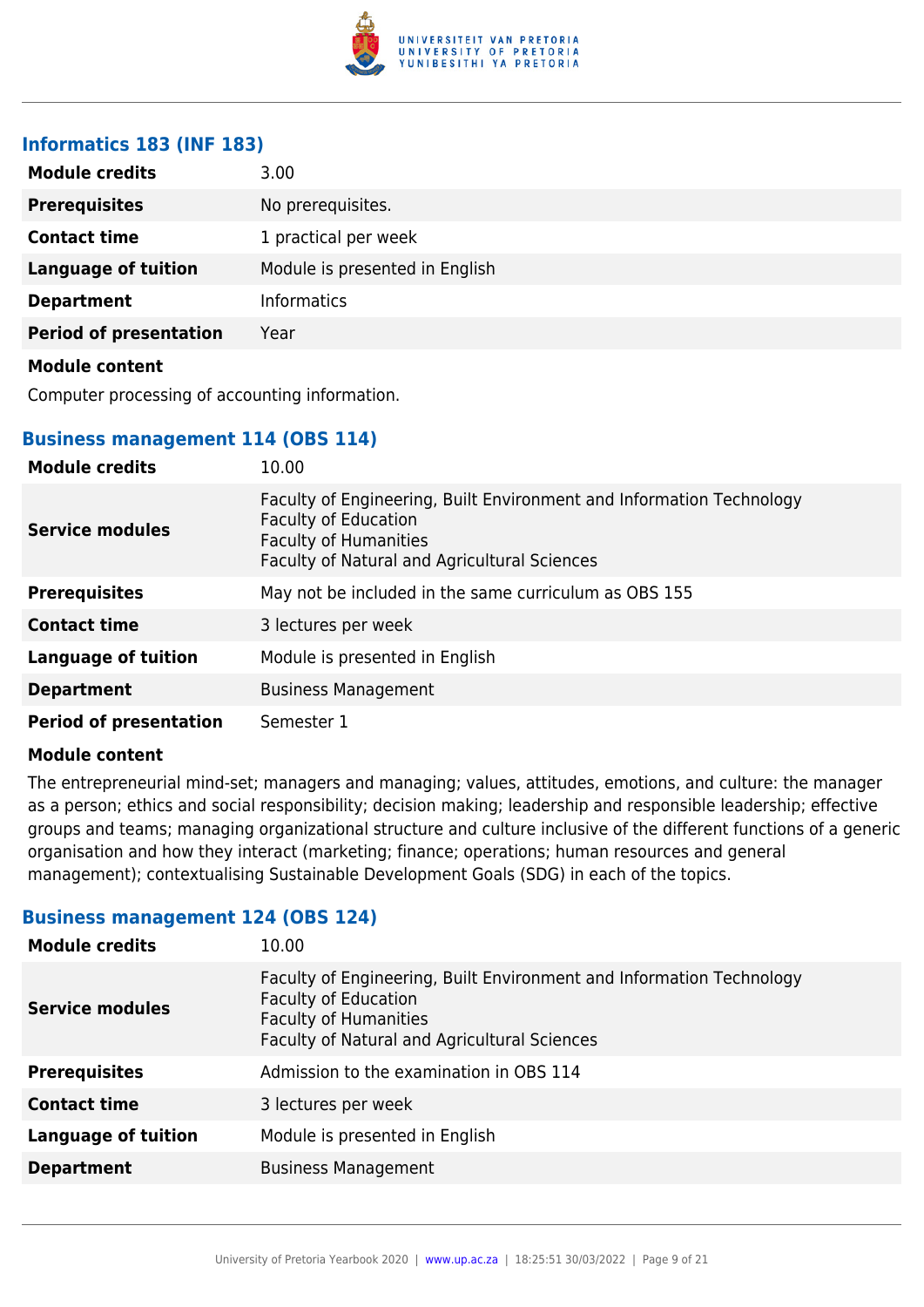

## **Period of presentation** Semester 2

### **Module content**

Value chain management: functional strategies for competitive advantage; human resource management; managing diverse employees in a multicultural environment; motivation and performance; using advanced information technology to increase performance; production and operations management; financial management; corporate entrepreneurship.

## **Statistics 110 (STK 110)**

| <b>Module credits</b>         | 13.00                                                                                                                                                                               |
|-------------------------------|-------------------------------------------------------------------------------------------------------------------------------------------------------------------------------------|
| <b>Service modules</b>        | Faculty of Engineering, Built Environment and Information Technology<br><b>Faculty of Education</b><br><b>Faculty of Humanities</b><br>Faculty of Natural and Agricultural Sciences |
| <b>Prerequisites</b>          | At least 5 (60-69%) in Mathematics in the Grade 12 examination. Candidates who<br>do not qualify for STK 110 must register for STK 113 and STK 123                                  |
| <b>Contact time</b>           | 1 practical per week, 1 tutorial per week, 3 lectures per week                                                                                                                      |
| <b>Language of tuition</b>    | Module is presented in English                                                                                                                                                      |
| <b>Department</b>             | <b>Statistics</b>                                                                                                                                                                   |
| <b>Period of presentation</b> | Semester 1                                                                                                                                                                          |

#### **Module content**

Descriptive statistics:

Sampling and the collection of data; frequency distributions and graphical representations. Descriptive measures of location and dispersion.

Probability and inference:

Introductory probability theory and theoretical distributions. Sampling distributions. Estimation theory and hypothesis testing of sampling averages and proportions (one and two-sample cases). Supporting mathematical concepts. Statistical concepts are demonstrated and interpreted through practical coding and simulation within a data science framework.

## **Statistics 120 (STK 120)**

| <b>Module credits</b>         | 13.00                                                                                                                                                |
|-------------------------------|------------------------------------------------------------------------------------------------------------------------------------------------------|
| <b>Service modules</b>        | Faculty of Engineering, Built Environment and Information Technology<br><b>Faculty of Humanities</b><br>Faculty of Natural and Agricultural Sciences |
| <b>Prerequisites</b>          | STK 110 GS or both STK 113 GS and STK 123 GS or both WST 133 and WST 143 or<br>STK 133 and STK 143                                                   |
| <b>Contact time</b>           | 1 practical per week, 1 tutorial per week, 3 lectures per week                                                                                       |
| <b>Language of tuition</b>    | Module is presented in English                                                                                                                       |
| <b>Department</b>             | <b>Statistics</b>                                                                                                                                    |
| <b>Period of presentation</b> | Semester 2                                                                                                                                           |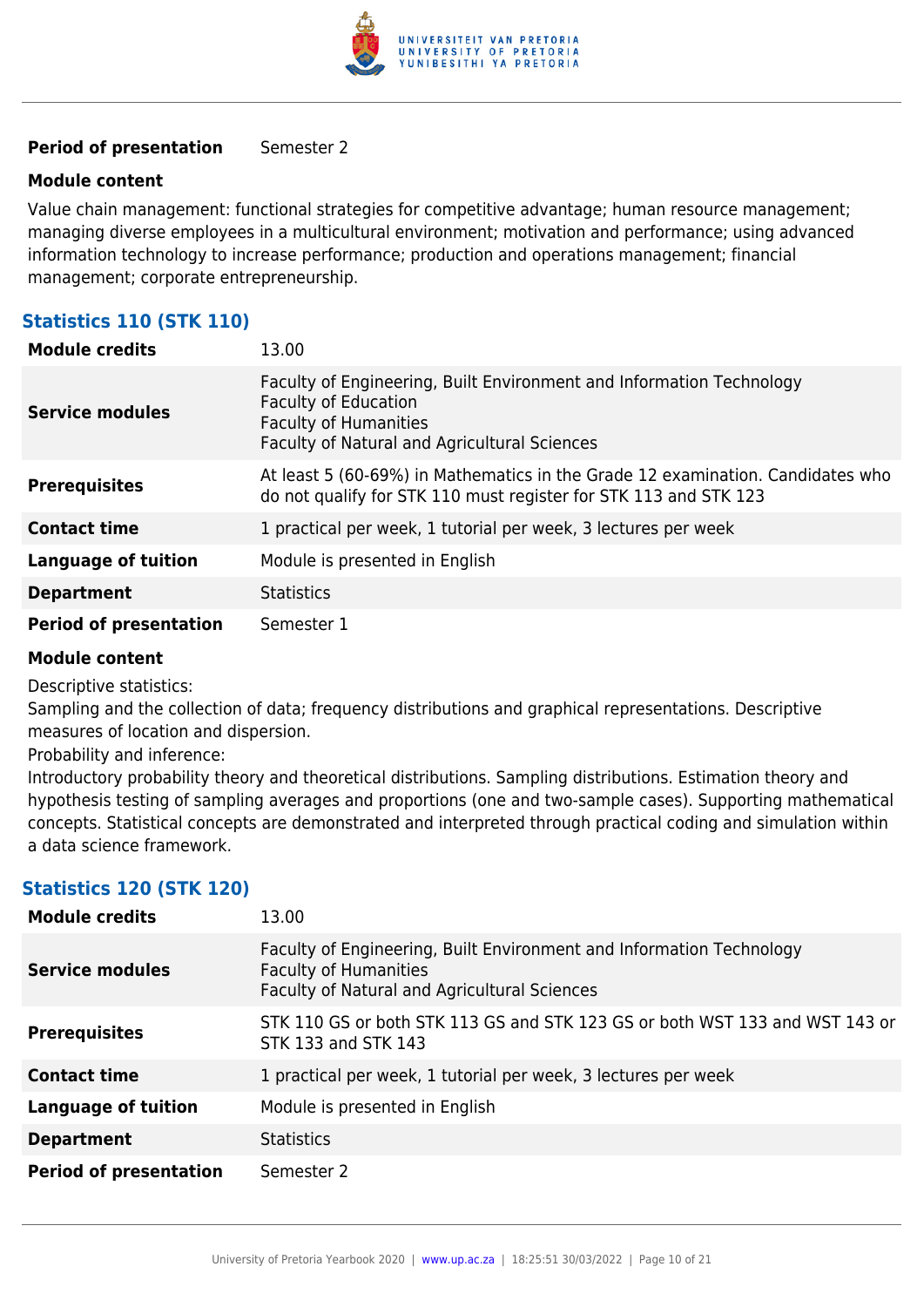

Students can only get credit for one of the following two modules: STK 120 or STK 121. Analysis of variance, categorical data analysis, distribution-free methods, curve fitting, regression and correlation, the analysis of time series and indices. Statistical and economic applications of quantitative techniques: Systems of linear equations: solving and application. Optimisation, linear functions, non-linear functions. Marginal and total functions. Stochastic and deterministic variables in statistical and economic context: producers' and consumers' surplus. Supporting mathematical concepts. Statistical concepts are illustrated using simulation within a data science framework.

This module is also presented as STK 121, an anti-semester module. This is a terminating module.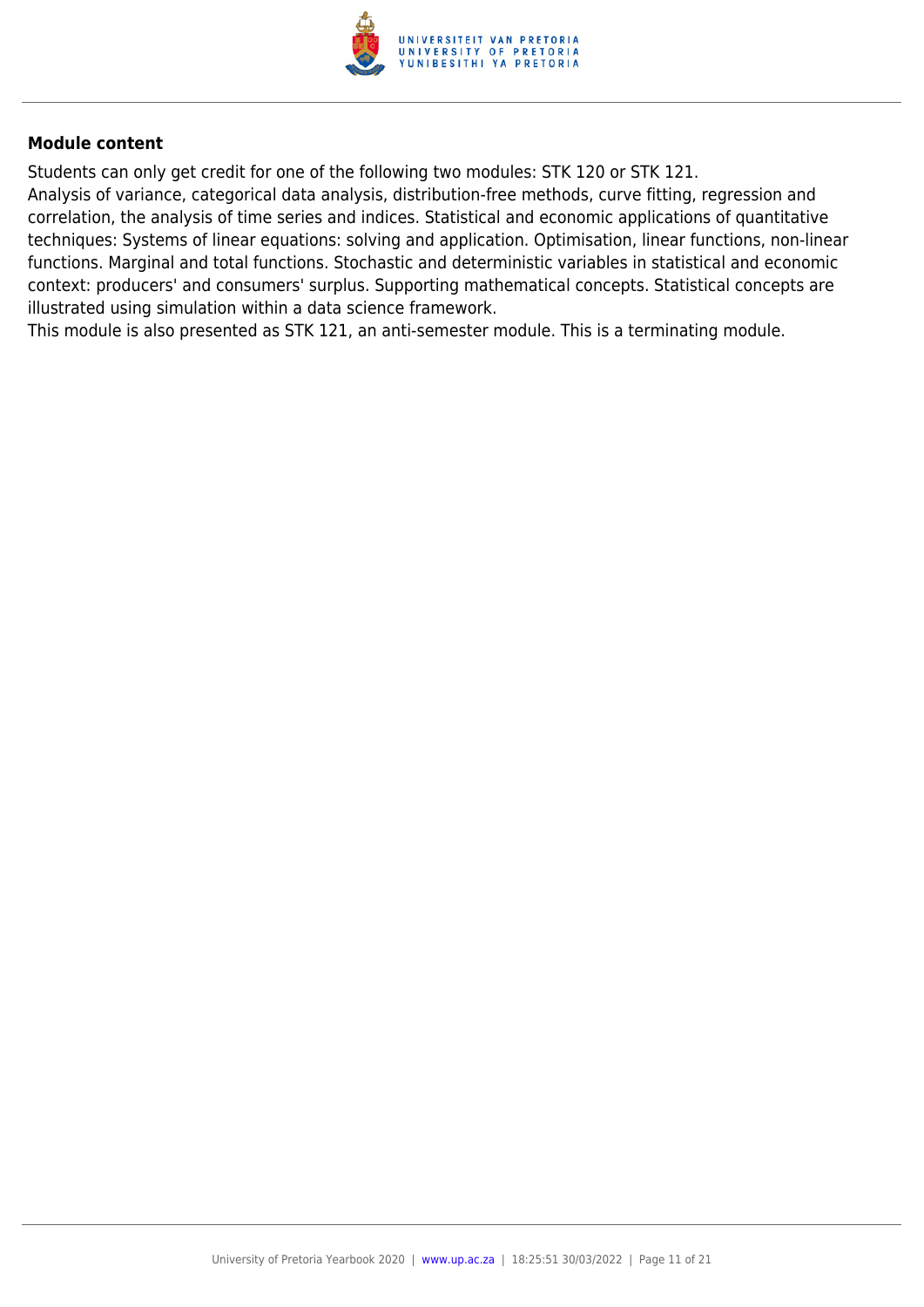

## Curriculum: Year 2

**Minimum credits: 181**

## **Fundamental modules**

## **Introduction to moral and political philosophy 251 (FIL 251)**

| <b>Module credits</b>         | 10.00                                                                                                                      |
|-------------------------------|----------------------------------------------------------------------------------------------------------------------------|
| <b>Service modules</b>        | Faculty of Engineering, Built Environment and Information Technology<br><b>Faculty of Economic and Management Sciences</b> |
| <b>Prerequisites</b>          | No prerequisites.                                                                                                          |
| <b>Contact time</b>           | 2 lectures per week                                                                                                        |
| <b>Language of tuition</b>    | Module is presented in English                                                                                             |
| <b>Department</b>             | Philosophy                                                                                                                 |
| <b>Period of presentation</b> | Quarter 2, 3 and 4                                                                                                         |

### **Module content**

In this module students are equipped with an understanding of the moral issues influencing human agency in economic and political contexts. In particular philosophy equips students with analytical reasoning skills necessary to understand and solve complex moral problems related to economic and political decision making. We demonstrate to students how the biggest questions concerning the socio-economic aspects of our lives can be broken down and illuminated through reasoned debate. Examples of themes which may be covered in the module include justice and the common good, a moral consideration of the nature and role of economic markets on society, issues concerning justice and equality, and dilemmas of loyalty. The works of philosophers covered may for instance include that of Aristotle, Locke, Bentham, Mill, Kant, Rawls, Friedman, Nozick, Bernstein, Dworkin, Sandel, Walzer, and MacIntyre.

## **Core modules**

#### **Taxation 200 (BEL 200)**

| <b>Module credits</b>         | 32.00                                                                                                                                                                                                                   |
|-------------------------------|-------------------------------------------------------------------------------------------------------------------------------------------------------------------------------------------------------------------------|
| <b>Service modules</b>        | Faculty of Engineering, Built Environment and Information Technology                                                                                                                                                    |
| <b>Prerequisites</b>          | FRK 111 and FRK 121 or FRK 100 or FRK 101. Only available to BCom (Option<br>Taxation, Accounting Sciences, Financial Management Sciences, Financial<br>Sciences, Informatics, Investment Management and Law) students. |
| <b>Contact time</b>           | 1 practical per week, 3 lectures per week                                                                                                                                                                               |
| <b>Language of tuition</b>    | Module is presented in English                                                                                                                                                                                          |
| <b>Department</b>             | <b>Taxation</b>                                                                                                                                                                                                         |
| <b>Period of presentation</b> | Year                                                                                                                                                                                                                    |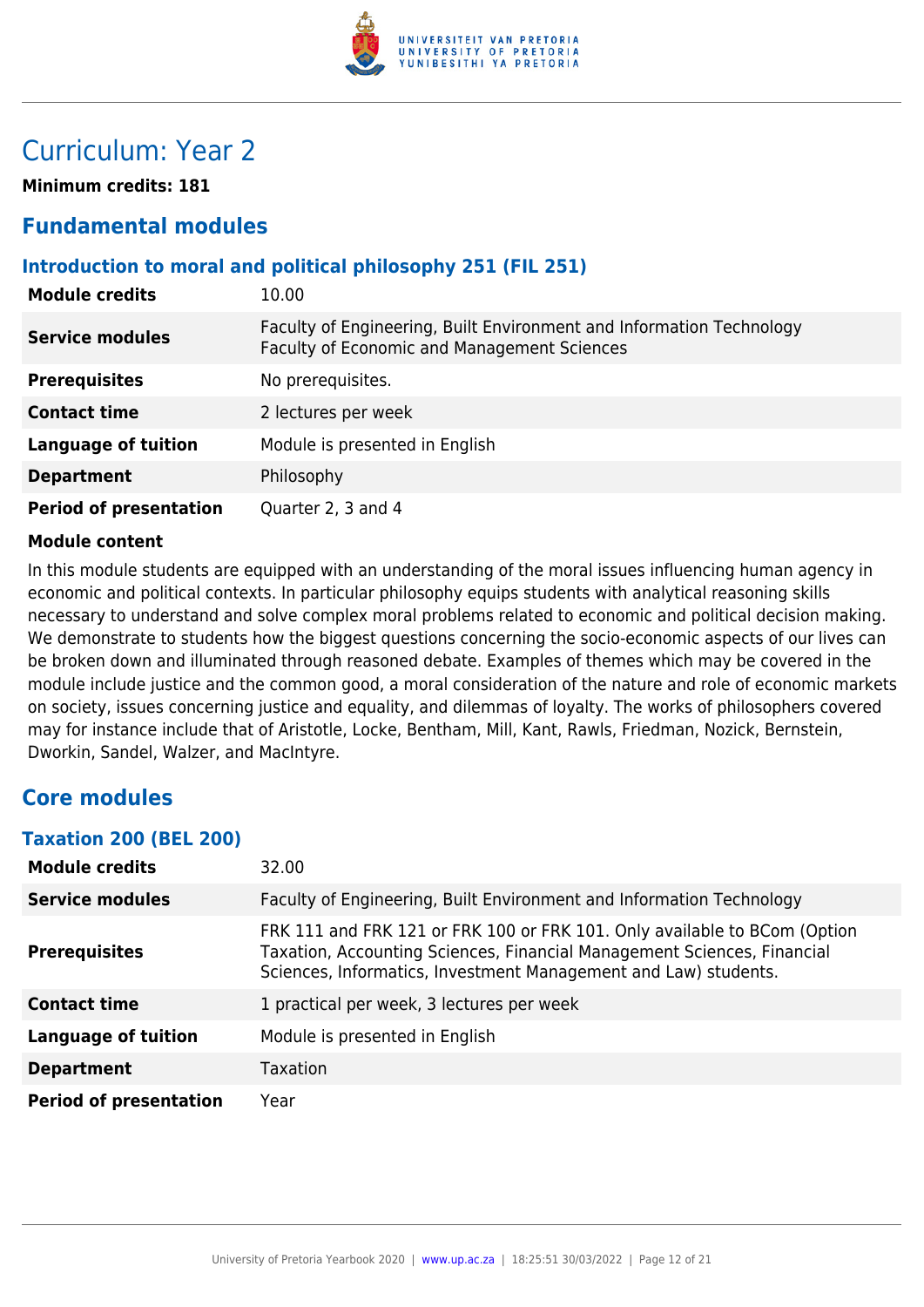

In this module an introduction to taxation as a discipline in the South African tax environment is provided. The income tax concepts covered in this module are gross income, special inclusions, exempt income, general deductions, special deductions, prohibited deductions and allowed assessed losses. The implications of a capital gains tax event, specific sections of the Income Tax Act applicable on individuals as well as fringe benefits and specific allowances for individuals are discussed. Concepts such as the prepaid tax system, tax implications of donations tax events as well as the tax implications of a deceased person will be covered. Finally an introduction to the basic principles of VAT is included.

## **Business law 210 (BER 210)**

| <b>Module credits</b>         | 16.00                                                                                                                                                                      |
|-------------------------------|----------------------------------------------------------------------------------------------------------------------------------------------------------------------------|
| <b>Service modules</b>        | Faculty of Engineering, Built Environment and Information Technology<br><b>Faculty of Economic and Management Sciences</b><br>Faculty of Natural and Agricultural Sciences |
| <b>Prerequisites</b>          | No prerequisites.                                                                                                                                                          |
| <b>Contact time</b>           | 1 discussion class per week, 2 lectures per week                                                                                                                           |
| <b>Language of tuition</b>    | Module is presented in English                                                                                                                                             |
| <b>Department</b>             | Mercantile Law                                                                                                                                                             |
| <b>Period of presentation</b> | Semester 1                                                                                                                                                                 |
| .                             |                                                                                                                                                                            |

#### **Module content**

Basic principles of law of contract. Law of sales, credit agreements, lease.

## **Business law 220 (BER 220)**

| <b>Module credits</b>         | 16.00                                                                                                                                                               |
|-------------------------------|---------------------------------------------------------------------------------------------------------------------------------------------------------------------|
| <b>Service modules</b>        | Faculty of Engineering, Built Environment and Information Technology<br>Faculty of Economic and Management Sciences<br>Faculty of Natural and Agricultural Sciences |
| <b>Prerequisites</b>          | Examination entrance for BER 210                                                                                                                                    |
| <b>Contact time</b>           | 1 discussion class per week, 2 lectures per week                                                                                                                    |
| Language of tuition           | Module is presented in English                                                                                                                                      |
| <b>Department</b>             | Mercantile Law                                                                                                                                                      |
| <b>Period of presentation</b> | Semester 2                                                                                                                                                          |

#### **Module content**

Labour law. Aspects of security law. Law of insolvency. Entrepreneurial law; company law, law concerning close corporations. Law of partnerships.

## **Financial management 210 (FBS 210)**

| <b>Module credits</b>  | 16.00                                                                |
|------------------------|----------------------------------------------------------------------|
| <b>Service modules</b> | Faculty of Engineering, Built Environment and Information Technology |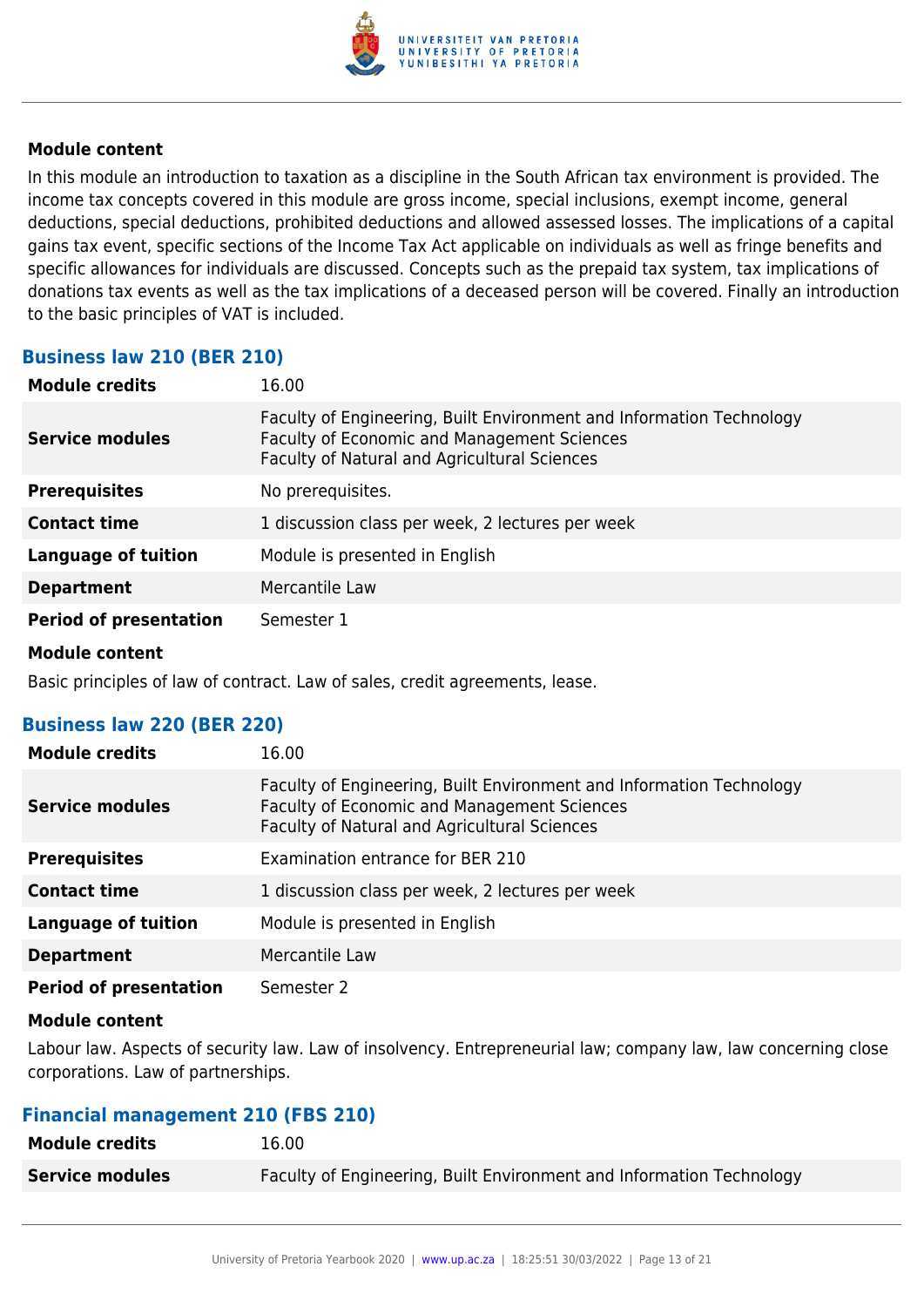

| <b>Prerequisites</b>          | BCom Financial Sciences, Investment Management and Law: FRK111 and FRK121<br>(or FRK100 or 101), STK110, 120 or FBS121, and simultaneously registered for<br>FRK211;BSc Construction Management, Quantity Surveying and Real Estate:<br>FBS110, STK110 and STK161 |
|-------------------------------|-------------------------------------------------------------------------------------------------------------------------------------------------------------------------------------------------------------------------------------------------------------------|
| <b>Contact time</b>           | 3 lectures per week                                                                                                                                                                                                                                               |
| <b>Language of tuition</b>    | Module is presented in English                                                                                                                                                                                                                                    |
| <b>Department</b>             | <b>Financial Management</b>                                                                                                                                                                                                                                       |
| <b>Period of presentation</b> | Semester 1                                                                                                                                                                                                                                                        |

\*Only for BCom (Financial Sciences, Investment Management and Law) and BSc (Construction Management , Quantity Surveying and Real Estate) students.

Framework and purpose of financial management; understanding financial statements; analysis of financial statements for decision making; time value of money; risk and return relationships; business valuation; shortterm planning; current asset management.

## **Financial management 212 (FBS 212)**

| <b>Module credits</b>         | 16.00                                     |
|-------------------------------|-------------------------------------------|
| <b>Prerequisites</b>          | FRK 111 and 121/122 or FRK 100 or FRK 101 |
| <b>Contact time</b>           | 3 lectures per week                       |
| Language of tuition           | Module is presented in English            |
| <b>Department</b>             | <b>Financial Management</b>               |
| <b>Period of presentation</b> | Semester 1                                |
|                               |                                           |

#### **Module content**

Role and environment of managerial finance. Financial statement analysis. Time value of money. Risk and return. Working capital management. Interest and valuations (bonds and shares).

## **Financial management 220 (FBS 220)**

| <b>Module credits</b>         | 16.00                          |
|-------------------------------|--------------------------------|
| <b>Prerequisites</b>          | FRK 211 GS, STK 110, STK 120   |
| <b>Contact time</b>           | 3 lectures per week            |
| Language of tuition           | Module is presented in English |
| <b>Department</b>             | <b>Financial Management</b>    |
| <b>Period of presentation</b> | Semester 2                     |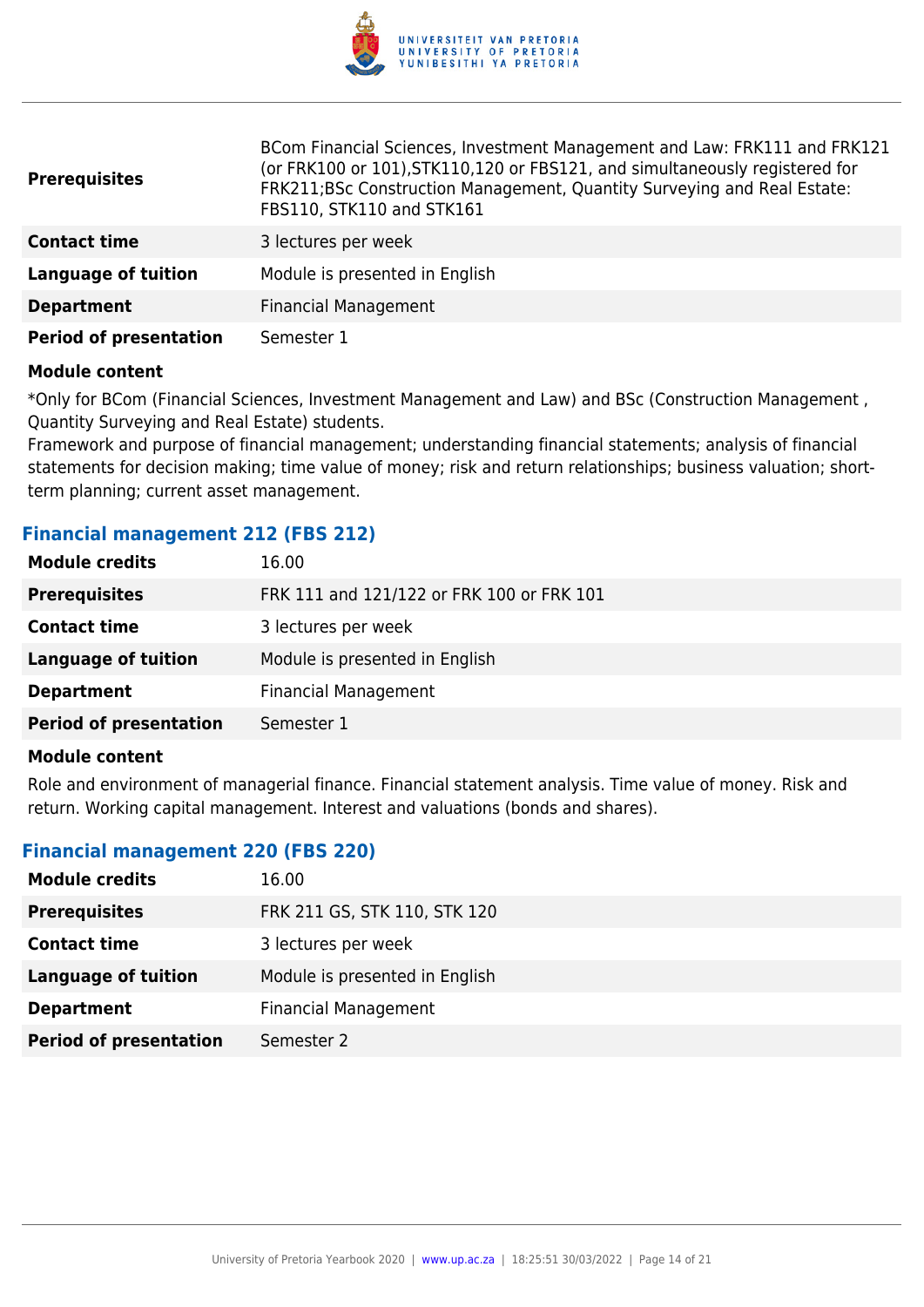

\*Only for BCom (Financial Sciences, Investment Management and Law) students.

The purpose and functioning of management accounting, cost classification; the determination of product costs including raw material costs, labour costs, overheads and its allocation according to traditional and activitybased costing methods, inventory management, the accumulation of costs according to job and process costing systems, the treatment of joint and by-products and the determination of costs according to a direct and absorption costing approach; decisionmaking with reference to cost-volume-profit ratios.

## **Financial management 222 (FBS 222)**

| 16.00                                     |
|-------------------------------------------|
| FRK 111 and 122/121 or FRK 100 or FRK 101 |
| 3 lectures per week                       |
| Module is presented in English            |
| <b>Financial Management</b>               |
| Semester 2                                |
|                                           |

## **Module content**

Introduction to management accounting. Cost terms, concepts and classifications. Job-order costing. Cost behaviour. Variable versus absorption costing. Cost-volume profit relationships. Budgeting. Activity based costing. Cash flow and financial planning.

## **Financial accounting 211 (FRK 211)**

| <b>Module credits</b>         | 16.00                                                                                               |
|-------------------------------|-----------------------------------------------------------------------------------------------------|
| <b>Service modules</b>        | Faculty of Engineering, Built Environment and Information Technology<br><b>Faculty of Education</b> |
| <b>Prerequisites</b>          | FRK 111 and FRK 121 or FRK 100/101                                                                  |
| <b>Contact time</b>           | 4 lectures per week                                                                                 |
| <b>Language of tuition</b>    | Module is presented in English                                                                      |
| <b>Department</b>             | Accounting                                                                                          |
| <b>Period of presentation</b> | Semester 1                                                                                          |

## **Module content**

Preparation and presentation of company annual financial statements in compliance with the requirements of the Companies Act, the Framework and Statements of Generally Accepted Accounting Practice relating to the following: presentation of financial statements; revenue; investments; provisions, contingent liabilities and contingent assets; events after the balance sheet date; inventories; income taxes; leases; property, plant and equipment; impairment of assets; intangible assets; investment property, changes in accounting estimates and errors; introduction to financial instruments.

## **Financial accounting 221 (FRK 221)**

**Module credits** 16.00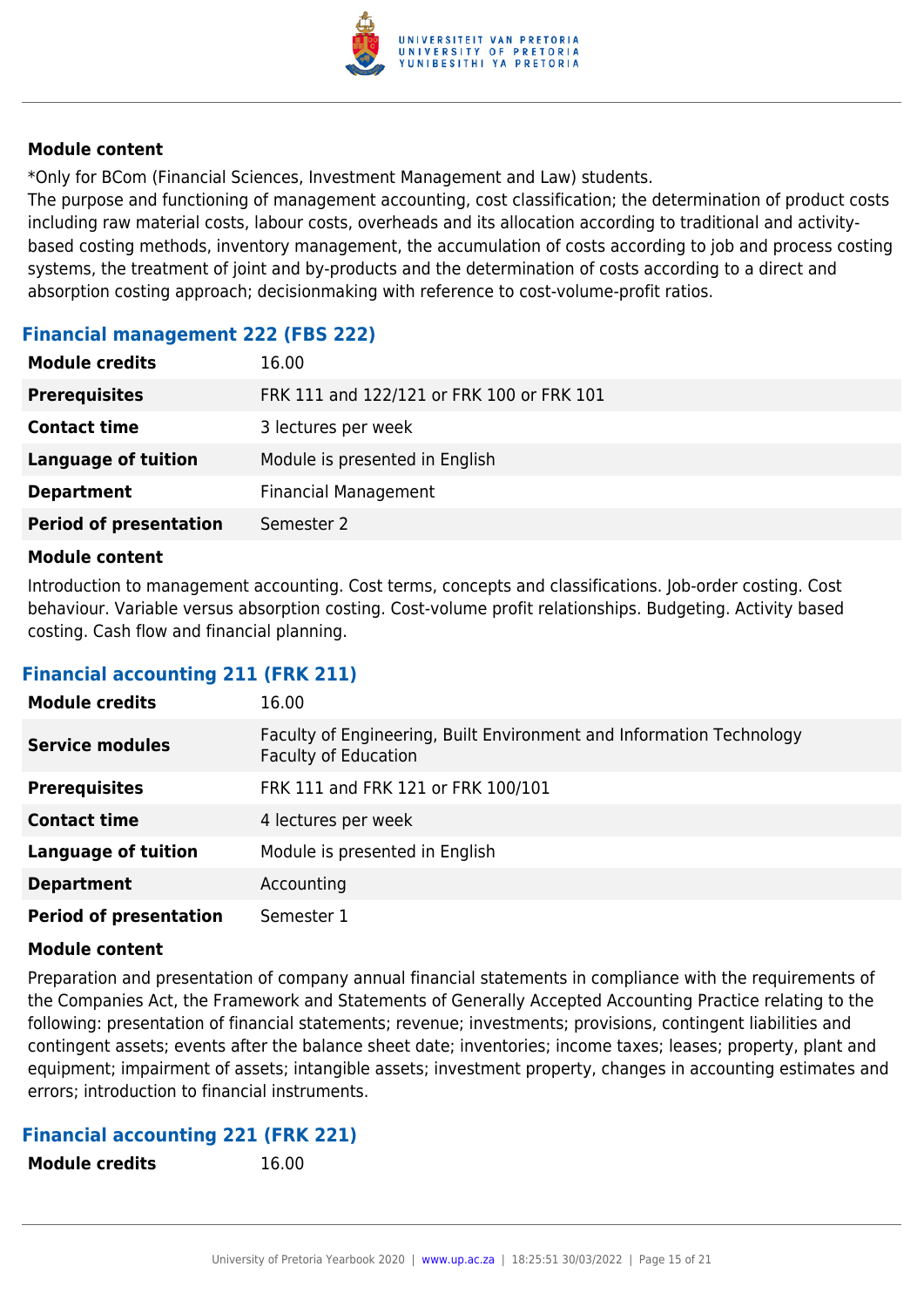

| <b>Service modules</b>        | Faculty of Engineering, Built Environment and Information Technology<br><b>Faculty of Education</b> |
|-------------------------------|-----------------------------------------------------------------------------------------------------|
| <b>Prerequisites</b>          | <b>FRK 211 GS</b>                                                                                   |
| <b>Contact time</b>           | 4 lectures per week                                                                                 |
| <b>Language of tuition</b>    | Module is presented in English                                                                      |
| <b>Department</b>             | Accounting                                                                                          |
| <b>Period of presentation</b> | Semester 2                                                                                          |

Preparation and presentation of company annual financial statements in compliance with the requirements of Statements of Generally Accepted Accounting Practice relating to the following: employee benefits; the effects of changes in foreign exchange rates; accounting policies; earnings per share; cash flow statements; interests in joint ventures. Branch accounting. Introduction to consolidations, including basic consolidation techniques for both wholly-owned and partly-owned subsidiaries. Introduction to public sector accounting.

| <b>Module credits</b>         | 32.00                          |
|-------------------------------|--------------------------------|
| <b>Prerequisites</b>          | FRK 111 and FRK 121.           |
| <b>Contact time</b>           | 3 lectures per week            |
| <b>Language of tuition</b>    | Module is presented in English |
| <b>Department</b>             | Auditing                       |
| <b>Period of presentation</b> | Year                           |

## **Internal auditing 200 (IAU 200)**

#### **Module content**

Introduction to the business environment. An organisation's internal control environment and internal control systems. General and application information technology controls. The identification of weaknesses, risks and controls for the revenue, procurement, human resources and payroll, inventory and bank and cash business cycles. Corporate governance. Relationship between internal auditing and other related disciplines and individuals. Introduction to the audit environment. The internal auditing profession and the role of the Institute of Internal Auditors (IIA). Ethical code and standards of internal auditors (IPPF). The internal audit process and tools and techniques used during the audit.

## **Informatics 264 (INF 264)**

| <b>Module credits</b>         | 8.00                                               |
|-------------------------------|----------------------------------------------------|
| <b>Prerequisites</b>          | INF 112, AIM 101 or AIM 102 or AIM 111 and AIM 121 |
| <b>Contact time</b>           | 2 practicals per week                              |
| <b>Language of tuition</b>    | Module is presented in English                     |
| <b>Department</b>             | <b>Informatics</b>                                 |
| <b>Period of presentation</b> | Semester 1                                         |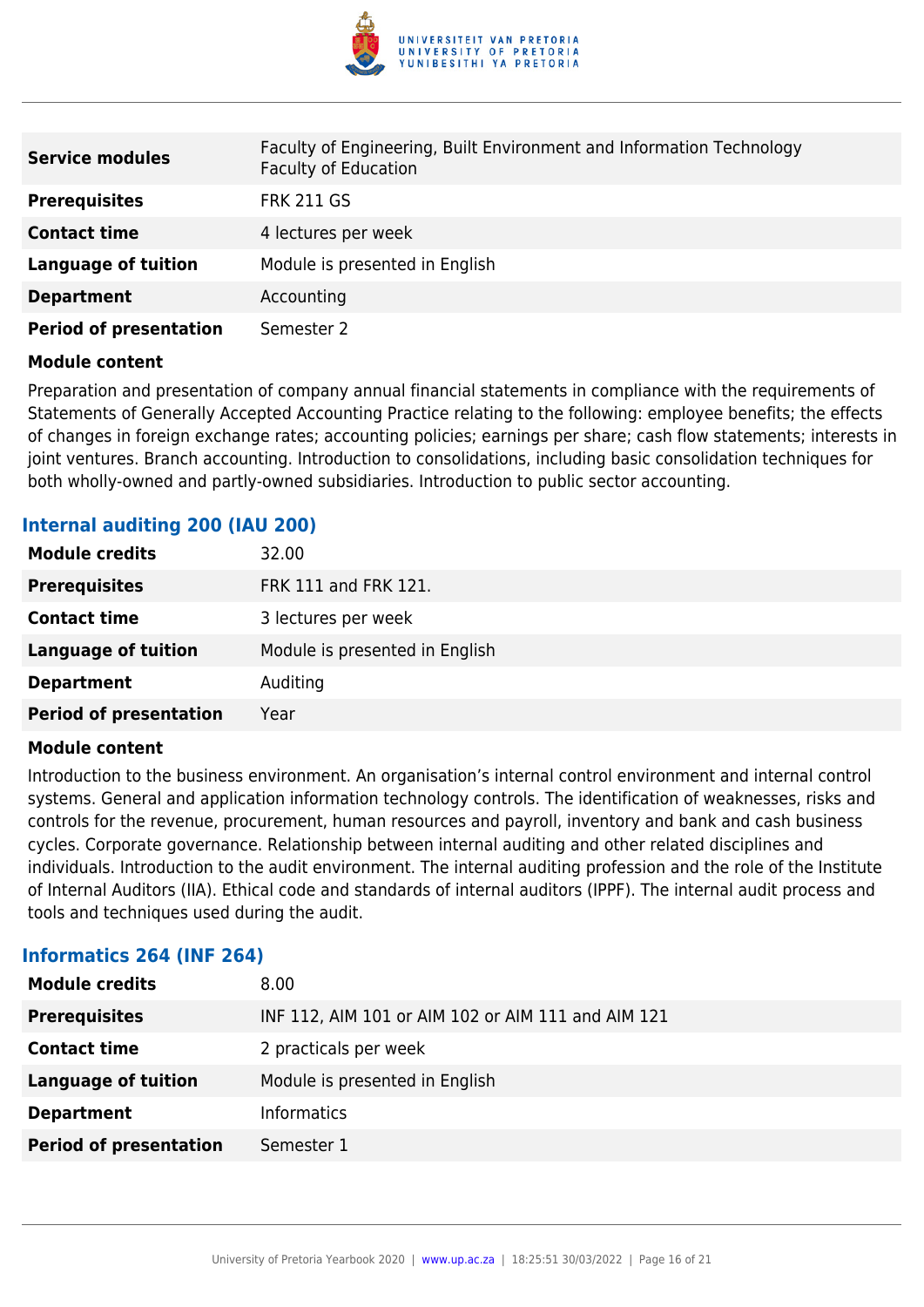

Application of spreadsheets and query languages in an accounting environment.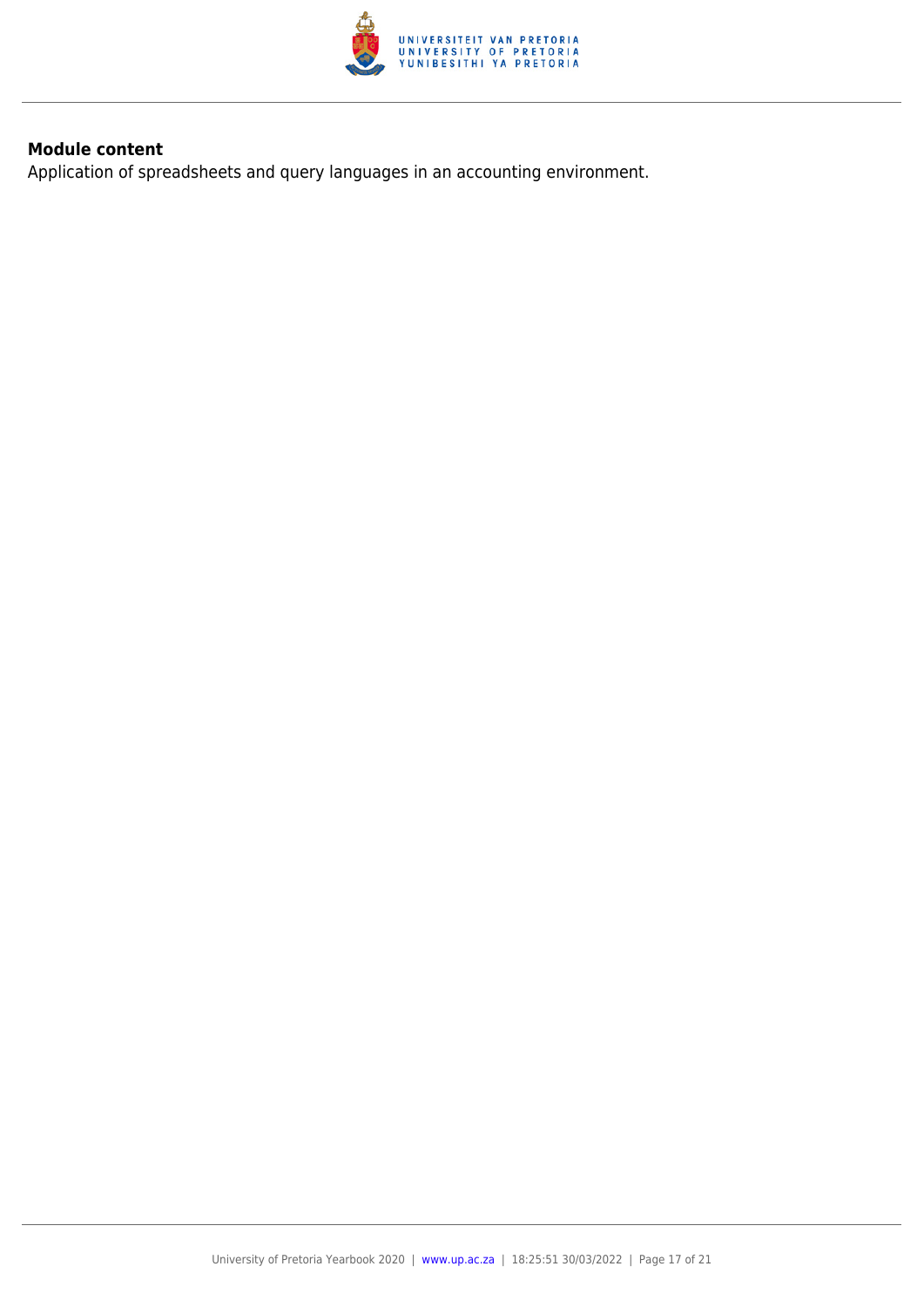

## Curriculum: Final year

**Minimum credits: 120**

## **Core modules**

## **Taxation 300 (BEL 300)**

| <b>Module credits</b>         | 40.00                                                                |
|-------------------------------|----------------------------------------------------------------------|
| <b>Service modules</b>        | Faculty of Engineering, Built Environment and Information Technology |
| <b>Prerequisites</b>          | BEL 200 and FRK 221 or FRK 201                                       |
| <b>Contact time</b>           | 1 discussion class per week, 4 lectures per week                     |
| <b>Language of tuition</b>    | Module is presented in English                                       |
| <b>Department</b>             | Taxation                                                             |
| <b>Period of presentation</b> | Year                                                                 |

## **Module content**

The purpose of the module is to enable the learner to calculate the value-added tax liability and to journalise transactions; calculate the normal tax liability (including the determination of taxable capital gains and assessed capital losses) of individuals, companies, estates and trusts,discuss tax principles on value-added tax and normal tax; and calculate and discuss provisional and employees' tax and to object against an assessment.

## **Financial management 310 (FBS 310)**

| <b>Module credits</b>         | 20.00                                                                                                                                  |
|-------------------------------|----------------------------------------------------------------------------------------------------------------------------------------|
| <b>Prerequisites</b>          | Admission to the examination in FBS 220; FRK 211 and FRK 221. Only available to<br>07130202, 07130203, 07130204, 07130071 and 07130151 |
| <b>Contact time</b>           | 3 lectures per week                                                                                                                    |
| <b>Language of tuition</b>    | Module is presented in English                                                                                                         |
| <b>Department</b>             | <b>Financial Management</b>                                                                                                            |
| <b>Period of presentation</b> | Semester 1                                                                                                                             |
|                               |                                                                                                                                        |

## **Module content**

\*Only for BCom (Financial Sciences, Financial Management Sciences, Investment Management, Internal Auditing and Law) students.

Relevant costs; standard costing with reference to application and evaluation; preparation and evaluation of plans, budgets and forecasts; techniques for allocating and managing resources; costing and accounting systems evaluation; techniques used in management decision making; new developments in business and management accounting; case study perspective. Cost management; strategic management accounting; cost estimation and cost behaviour; quantitative models for stock control; application of linear programming in management accounting; various management accounting techniques.

## **Financial management 320 (FBS 320)**

**Module credits** 20.00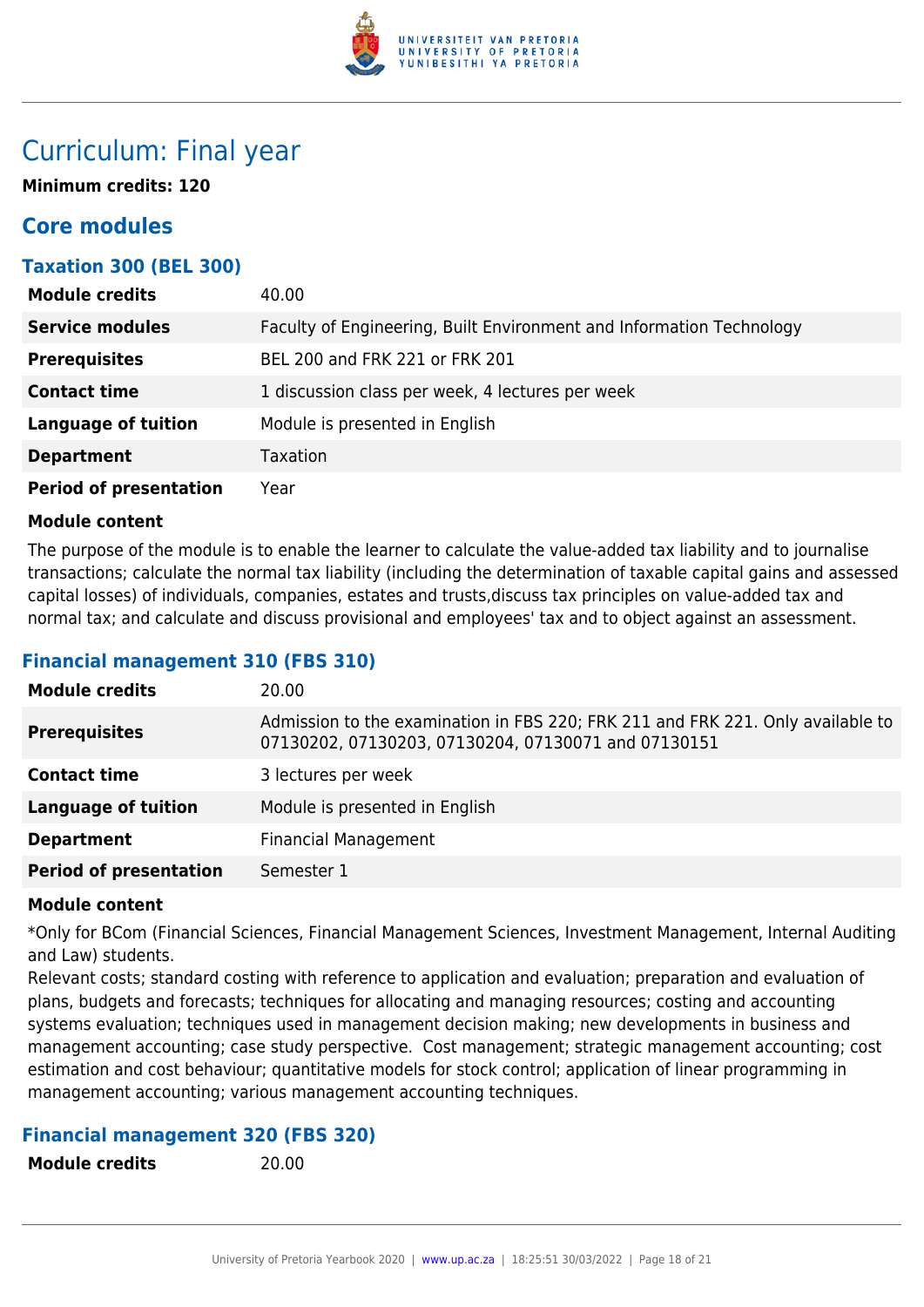

| <b>Service modules</b>        | Faculty of Engineering, Built Environment and Information Technology                                 |
|-------------------------------|------------------------------------------------------------------------------------------------------|
| <b>Prerequisites</b>          | FBS 210 or BLB 200/IVM 200. Only available to 07130202, 07130203, 07130204,<br>07130071 and 07130151 |
| <b>Contact time</b>           | 3 lectures per week                                                                                  |
| <b>Language of tuition</b>    | Module is presented in English                                                                       |
| <b>Department</b>             | <b>Financial Management</b>                                                                          |
| <b>Period of presentation</b> | Semester 2                                                                                           |

\*Only for BCom (Financial Sciences, Investment Management, and Law) and BSs (Construction Management, Quantity Surveying and Reak Estate) students.

Cost of capital; determination of capital requirements and the financing of a business to maintain the optimal capital structure; the investment decision and the study of financial selection criteria in the evaluation of capital investment projects; impact of inflation and risk on capital investment decisions; evaluation of leasing decisions; dividend decisions; international financial management. Valuation principles and practices: an introduction to security analysis; hybrids and derivative instruments, mergers and acquisitions.

## **Financial accounting 311 (FRK 311)**

| <b>Module credits</b>         | 20.00                                                                |
|-------------------------------|----------------------------------------------------------------------|
| <b>Service modules</b>        | Faculty of Engineering, Built Environment and Information Technology |
| <b>Prerequisites</b>          | FRK 211, 221 and INF 281                                             |
| <b>Contact time</b>           | 4 lectures per week                                                  |
| <b>Language of tuition</b>    | Module is presented in English                                       |
| <b>Department</b>             | Accounting                                                           |
| <b>Period of presentation</b> | Semester 1                                                           |

#### **Module content**

Preparation and presentation of company annual financial statements in compliance with the requirements of International Financial Reporting Standards (IFRS) relating to the following: income taxes; property, plant and equipment; impairment; non-current assets held for sale; intangible assets; investment property; borrowing costs; leases; accounting policies; changes in accounting estimates and errors; segment reporting; certain aspects of financial instruments.

## **Financial accounting 321 (FRK 321)**

| <b>Module credits</b>      | 20.00                                                                |
|----------------------------|----------------------------------------------------------------------|
| <b>Service modules</b>     | Faculty of Engineering, Built Environment and Information Technology |
| <b>Prerequisites</b>       | FRK 311 GS and INF 281                                               |
| <b>Contact time</b>        | 4 lectures per week                                                  |
| <b>Language of tuition</b> | Module is presented in English                                       |
| <b>Department</b>          | Accounting                                                           |
|                            |                                                                      |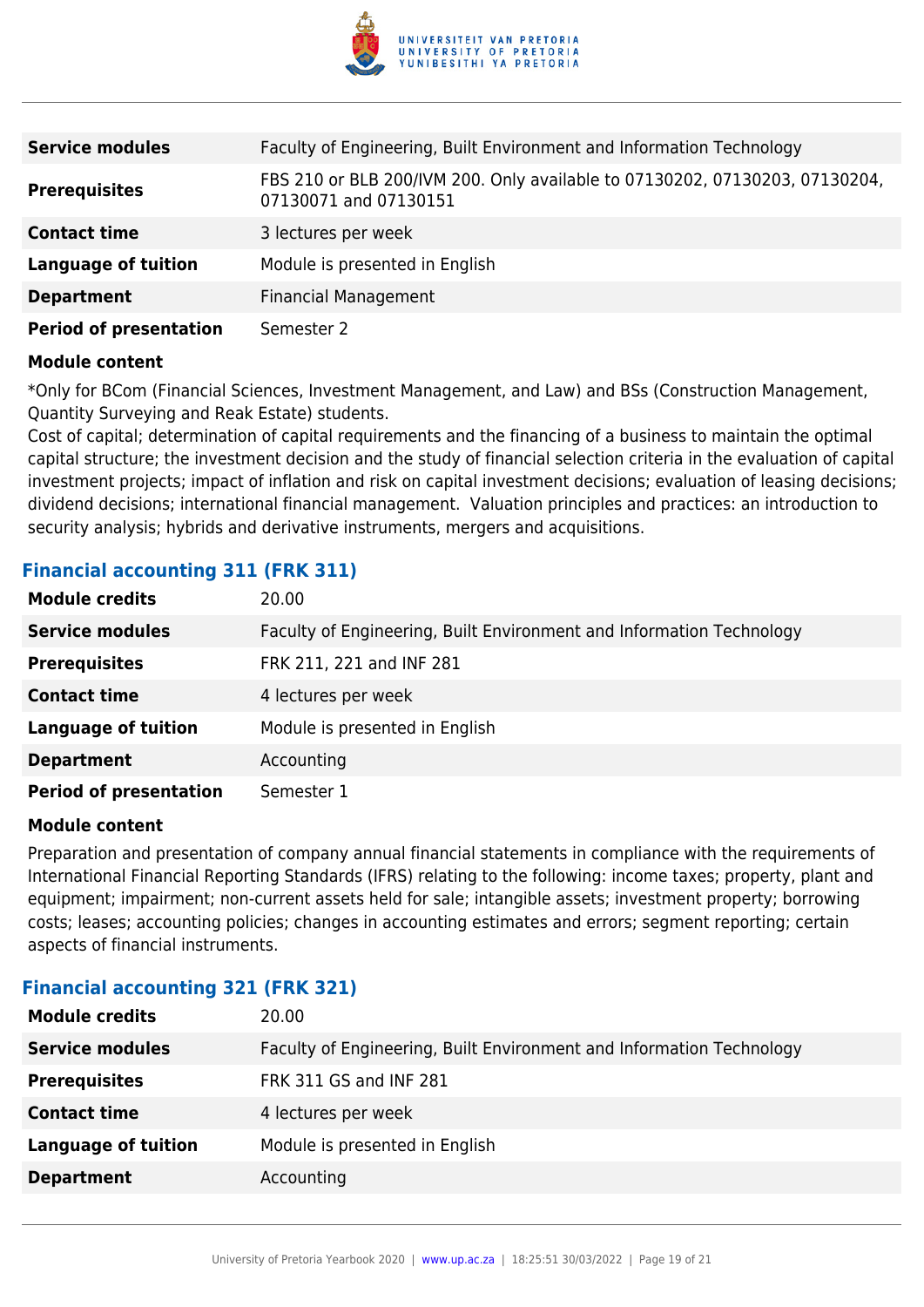

## **Period of presentation** Semester 2

## **Module content**

Preparation and presentation of company annual financial statements in compliance with the requirements of International Financial Reporting Standards (IFRS) relating to the following: the effects of changes in foreign exchange rates; earnings per share; related party disclosure; associates. Complex consolidation issues, including intra-group transactions; dividends; preference shares; revaluations; horizontal, vertical and mixed groups; insolvent subsidiaries; change of interest; consolidated cash flow statement.

## **Internal auditing 311 (IOK 311)**

| <b>Module credits</b>         | 20.00                                                                |
|-------------------------------|----------------------------------------------------------------------|
| <b>Service modules</b>        | Faculty of Engineering, Built Environment and Information Technology |
| <b>Prerequisites</b>          | IOK 211 and IOK 221                                                  |
| <b>Contact time</b>           | 1 practical per week, 3 lectures per week                            |
| <b>Language of tuition</b>    | Module is presented in English                                       |
| <b>Department</b>             | Auditing                                                             |
| <b>Period of presentation</b> | Semester 1                                                           |

### **Module content**

General and application IT controls. The identification of weaknesses, risks and controls for the inventory, bank and cash systems. Statistical sampling. The audit of internal control systems and the audit of financial statements. Internal audit and external audit reports.

## **Internal auditing 321 (IOK 321)**

| <b>Module credits</b>         | 20.00                                                                |
|-------------------------------|----------------------------------------------------------------------|
| <b>Service modules</b>        | Faculty of Engineering, Built Environment and Information Technology |
| <b>Prerequisites</b>          | IOK 311 GS                                                           |
| <b>Contact time</b>           | 3 lectures per week                                                  |
| <b>Language of tuition</b>    | Module is presented in English                                       |
| <b>Department</b>             | Auditing                                                             |
| <b>Period of presentation</b> | Semester 2                                                           |

#### **Module content**

The identification of weaknesses, risks and controls for the payroll system and health and safety environment. The audit of internal control systems and the audit of financial statements. Computer Assisted Audit Techniques (CAATS). Introduction to performing an operational/performance audit. Relevant legislation and other guidelines that affect the internal audit profession. Introduction to the public sector internal audit environment.

The information published here is subject to change and may be amended after the publication of this information. The [General Regulations \(G Regulations\)](https://www.up.ac.za/yearbooks/2020/rules/view/REG) apply to all faculties of the University of Pretoria. It is expected of students to